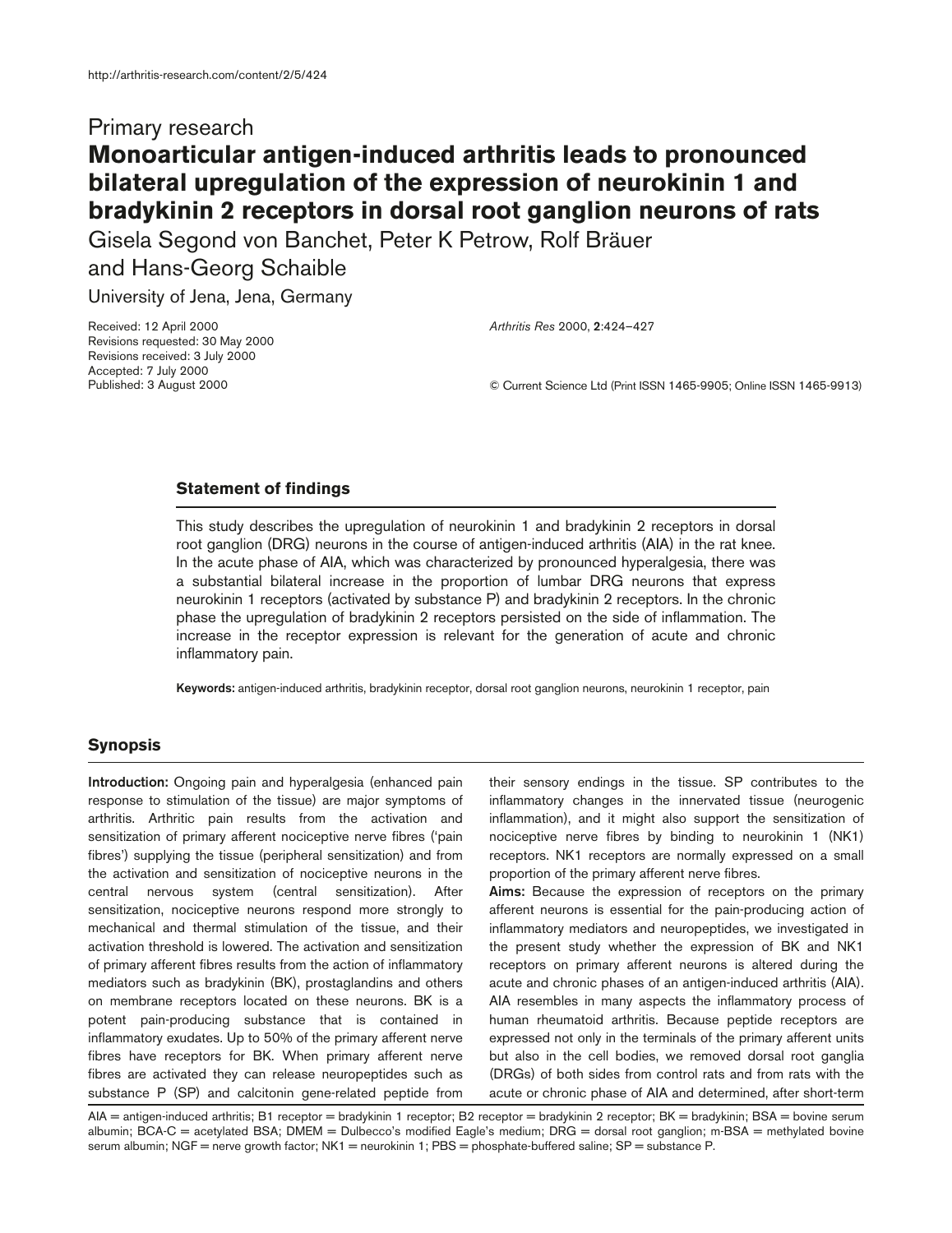culture of the neurons, the proportion of DRG neurons that expressed the receptors in the different phases of AIA. We also characterized the inflammatory process and the nociceptive behaviour of the rats in the course of AIA.

**Materials and methods:** In 33 female Lewis rats 10 weeks old, AIA was induced in the right knee joint. First the rats were immunized in two steps with methylated bovine serum albumin (m-BSA) emulsified with Freund's complete adjuvant, and heatinactivated *Bordetella pertussis*. After immunization, m-BSA was injected into the right knee joint cavity to induce arthritis. The joint swelling was measured at regular intervals. Nociceptive (pain) responses to mechanical stimulation of the injected and the contralateral knee were monitored in the course of AIA. Groups of rats were killed at different time points after the induction of AIA, and inflammation and destruction in the knee joint were graded by histological examination. The DRGs of both sides were dissected from segments L1–L5 and C1–C7 from arthritic rats, from eight immunized rats without arthritis and from ten normal control rats. Excised DRGs were dissociated into single cells which were cultured for 18 h.

The expression of the receptors was determined by assessment of the binding of SP–gold or BK–gold to the cultured neurons. For this purpose the cells were slightly fixed. Binding of SP–gold or BK–gold was detected by using enhancement with silver and subsequent densitometric analysis of the relative grey values of the neurons. Displacement controls were performed with SP, the specific NK1 receptor agonist  $[ Sar^9, Met(O<sub>2</sub>)<sup>11</sup>]$ -SP, BK, the specific BK 1 (B1) receptor agonist D-Arg (Hyp<sup>3</sup>-Thi<sup>5,8</sup>-D-Phe<sup>7</sup>)-BK and the specific BK 2 (B2) receptor agonist (Des-Arg10)-Lys-BK.

**Results:** The inflammatory process in the injected right knee joint started on the first day after induction of AIA and persisted throughout the observation period of 84 days (Fig. 1). The initial phase of AIA was characterized by strong joint swelling and a predominantly granulocytic infiltration of the synovial membrane and the joint cavity (acute inflammatory changes). In the later phases of AIA (10–84 days after induction of AIA) the joint showed persistent swelling, and signs of chronic arthritic alterations such as infiltration of mononuclear leucocytes, hyperplasia of synovial lining layer (pannus formation) and erosions of cartilage and bone were predominant. The contralateral knee joints appeared normal at all time points. Destruction was observed only in the injected knee but some proteoglycan loss was also noted in the non-injected, contralateral knee. In the acute and initial chronic phases of AIA (1–29 days) the rats showed mechanical hyperalgesia in the inflamed knee (limping, withdrawal response to gentle pressure onto the knee). In the acute phase (up to 9 days) a pain response was also seen when gentle pressure was applied to the contralateral knee.

Figure 2 displays the changes in the receptor expression in the DRG neurons during AIA. The expression of SP–gold-binding sites in lumbar DRG neurons (Fig. 2a) was substantially increased in the acute phase of arthritis. In untreated control rats  $(n=5)$ ,  $7.7 \pm 3.8$ % of the DRG neurons from the right side





Development of antigen-induced arthritis. **(a)** Diameters of the injected knee joints and the contralateral knee joints at different time points of arthritis. The contralateral knees show a slight increase in their diameters owing to growth. **(b–d**) Arthritic changes of the knee joints at 3, 10, 21, 42 and 84 days after the induction of arthritis, and of knee joints from immunized non-arthritic animals (0 days) in comparison with untreated normal control animals (n). **(b)** Histological examination of acute inflammatory changes (fibrin exudation and granulocytic infiltration of the synovial membrane and the joint cavity) in the injected joint and the contralateral knee. **(c)** Histological examination of the chronic inflammatory changes (hyperplasia of synovial lining, infiltration of mononuclear leucocytes) of the injected joint and the contralateral knee. **(d)** Overall joint destruction (pannus formation and erosion of cartilage and bone) in the injected knee joint and in the contralateral knee joint. **(e)** Loss of proteoglycans (staining with safranin O) in the cartilage of the injected knee and the contralateral knee. All values are means and standard deviations.

and  $10.0 \pm 1.7$ % of the DRG neurons from the left side showed labelling with SP–gold. The proportion of SP–goldlabelled neurons in immunized animals without knee injection  $(n=3)$  was similar. By contrast, at days 1  $(n=2 \text{ rats})$  and 3 (*n* = 5 rats) of AIA in the right knee, approximately 50% of the DRG neurons exhibited labelling with SP–gold, and this was seen both on the side of the injected knee and on the opposite side. At day 10 of AIA  $(n=3$  rats),  $26.3 \pm 6.1\%$  of the ipsilateral DRG neurons but only 15.7 ± 0.6% of the contralateral neurons exhibited binding of SP–gold. At days 21 (*n* = 5 rats), 42 (*n* = 3 rats) and 84 (*n* = 5 rats) of AIA, the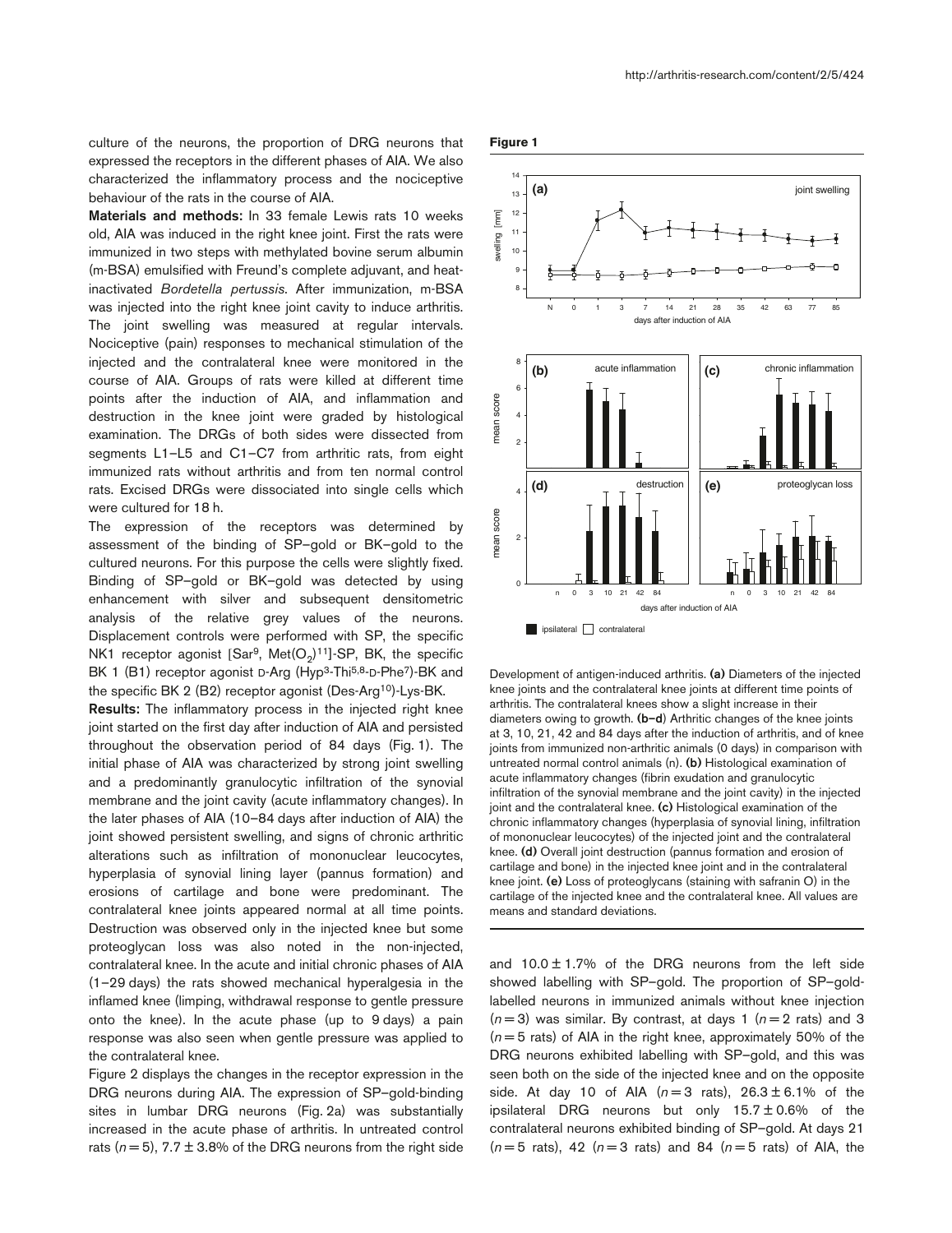



Bilateral upregulation of receptor expression during antigen-induced arthritis. **(a)** Proportions of DRG neurons with binding of SP–gold in control animals and in different groups of animals with AIA. **(b)** Proportions of DRG neurons with binding of BK–gold in control animals and in different groups of animals with AIA. Results for DRG neurons from immunized animals without knee injection are shown at 0 days. White bars, contralateral to injected knee; black bars, ipsilateral to injected knee.

proportion of SP–gold-positive neurons had returned to the control values, although the arthritis, now with signs of chronic inflammation, was still present. Compared with the DRG neurons of the untreated control rats, the increase in the proportion of labelled neurons was significant on both sides in the acute phase (days 1 and 3) and the intermediate phase (day 10) of AIA (Mann–Whitney *U*-test). The size distribution of the neurons was similar in the DRG neurons of all experimental groups. Under all conditions and at all time points, SP–gold binding was found mainly in small and medium-sized (less than 700 µm2) neurons. In the cervical DRGs the expression of NK1 receptors did not change in the course of AIA. The binding of SP–gold to the neurons was suppressed by the coadministration of the specific NK1 receptor agonist [Sar9,  $Met(O<sub>o</sub>)<sup>11</sup>$ -SP in three experiments, showing that SP-gold was bound to NK1 receptors.

The expression of BK–gold-binding sites in the lumbar DRG neurons showed also changes in the course of AIA, but the pattern was different (Fig. 2b). In untreated control rats (*n* = 5), 42.3 ± 3.1% of the DRG neurons of the right side and 39.6 ± 2.6% of the DRG neurons of the left side showed binding of BK–gold. At days 1 ( $n = 2$  rats) and 3 ( $n = 5$  rats) of AIA, approximately 80% of the DRG neurons on the side of the

knee injection (ipsilateral) and approximately 70% on the opposite side were labelled. In comparison with the untreated control group, the increase in the proportion of labelled neurons was significant on both sides. The proportion of labelled neurons in the ipsilateral DRGs remained significantly increased in both the intermediate phase (day 10,  $n = 3$  rats) and chronic phase (days 21,  $n = 5$  rats, and 42,  $n = 3$  rats) of inflammation. At 84 days after the induction of AIA ( $n = 5$  rats),  $51.0 \pm 12.7\%$ of the neurons showed an expression of BK–gold-binding sites and this was close to the prearthritic values. However, in the contralateral DRG of the same animals the proportion of BK–gold-labelled neurons declined in the intermediate phase (day 10) and chronic phase (days 21–84) of AIA and was not significantly different from the control value. Thus the increase in BK–gold-labelled neurons was persistent on the side where the inflammation had been induced, and transient on the opposite side. The size distribution of the DRG neurons of the different experimental groups was similar. In the cervical DRGs the expression of BK receptors did not change in the course of AIA. In another series of experiments, we determined the subtype(s) of BK receptor(s) that were expressed in DRGs L1–L5 in different experimental groups. In neither untreated control animals  $(n=5)$  nor immunized rats without knee injection  $(n=5)$  nor in rats at 3 days  $(n=5)$  and 42 days  $(n=5)$  of AIA was the binding of BK–gold decreased by the coadministration of BK–gold and the B1 agonist. By contrast, in these experimental groups the binding of BK–gold was suppressed by the coadministration of the B2 agonist. These results show that B2 receptors, but not B1 receptors, were expressed in both normal animals and in animals with AIA.

**Discussion:** These results show that in AIA in the rat the expression of SP-binding and BK-binding sites in the perikarya of DRGs L1–L5 is markedly upregulated in the course of knee inflammation. Although the inflammation was induced on one side only, the initial changes in the binding sites were found in the lumbar DRGs of both sides. No upregulation of SP-binding or BK-binding sites was observed in the cervical DRGs. The expression of SP-binding sites was upregulated only in the first days of AIA, that is, in the acute phase, in which the pain responses to mechanical stimulation were most pronounced. By contrast, the upregulation of BK-binding sites on the side of AIA persisted for up to 42 days, that is, in the acute and chronic phase of AIA. Only the B2 receptor, not the B1 receptor, was upregulated. The coincidence of the enhanced expression of NK1 and BK receptors on sensory neurons and the pain behaviour suggests that the upregulation of these receptors is relevant for the generation and maintenance of arthritic pain.

In the acute phase of AIA, approximately 50% of the lumbar DRG neurons showed an expression of SP-binding sites. Because peptide receptors are transported to the periphery, the marked upregulation of SP-binding receptors probably leads to an enhanced density of receptors in the sensory endings of the primary afferent units. This will permit SP to sensitize more neurons under inflammatory conditions than under normal conditions. However, the expression of NK1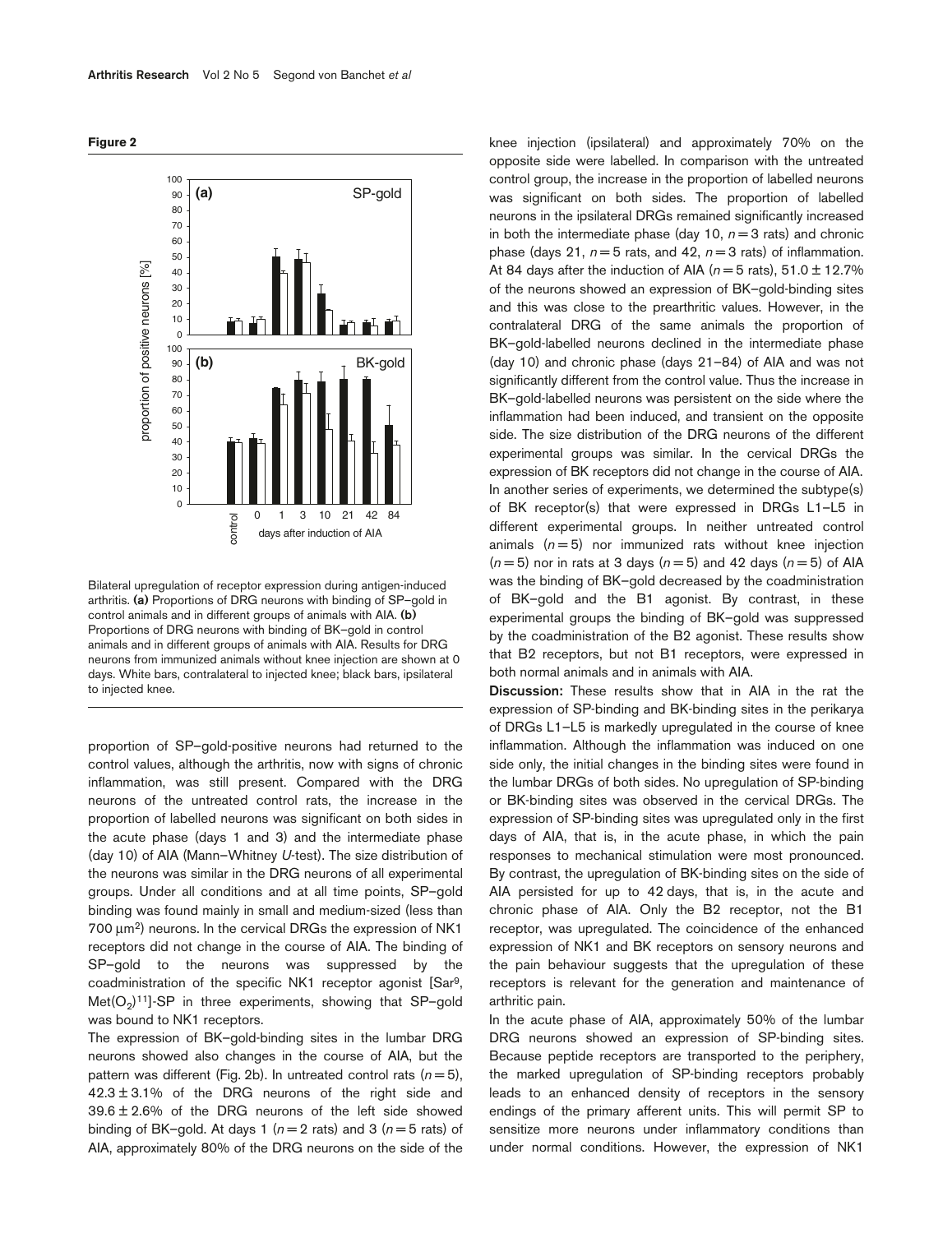receptors was upregulated only in the acute phase of inflammation, suggesting that SP and NK1 receptors are less important for the generation of hyperalgesia in the chronic phase of AIA.

Because BK is one of the most potent algesic compounds, the functional consequence of the upregulation of BK receptors is likely to be of immediate importance for the generation and maintenance of inflammatory pain. The persistence of the upregulation of BK receptors on the side of inflammation suggests that BK receptors should be an interesting target for pain treatment in the acute and chronic phases. Only B2 receptors were identified in normal animals and in rats with AIA. This is surprising because previous pharmacological studies have provided evidence that, during inflammation, B1 receptors can be newly expressed.

Receptor upregulation in the acute phase of AIA was bilateral and almost symmetrical. However, hyperalgesia was much more pronounced on the inflamed side. It is most likely that receptors on the contralateral side were not readily activated because in the absence of gross inflammation the local concentration of the ligands BK and SP was probably quite low. We hypothesize that the bilateral changes in receptor expression are generated at least in part by mechanisms involving the nervous system. Symmetrical segmental changes can be produced only by the symmetrical innervation, involving either the sympathetic nervous system or the primary afferent fibres. Under inflammatory conditions, primary afferent fibres can be antidromically activated bilaterally in the entry zone of afferent fibres in the spinal cord, and it was proposed that this antidromic activation might release neuropeptides and thus contribute to neurogenic inflammation. Because both sympathetic efferent fibres and primary afferent nerve fibres can aggravate inflammatory symptoms, it is also conceivable that they are involved in the regulation of receptor expression in primary afferent neurons. A neurogenic mechanism might also have been responsible for the bilateral degradation of articular cartilage in the present study.

# **Full article**

# **Introduction**

Persistent pain is a major symptom of arthritis such as human rheumatoid arthritis. Inflammatory pain is caused by the activation and sensitization of primary afferent nociceptive neurons ('pain fibres') supplying the tissue (peripheral sensitization), and from the activation and sensitization of nociceptive neurons in the central nervous system (central sensitization). After sensitization, nociceptive neurons respond more strongly to mechanical and thermal stimulation of the tissue, and their activation threshold is lowered. These neuronal changes cause persistent pain as well as hyperalgesia, an enhanced pain sensitivity to mechanical and thermal stimuli [1–5]. The peripheral sensitization is produced by the action of inflammatory mediators such as bradykinin (BK) and prostaglandins on the primary afferent neurons that express receptors for these compounds in their sensory endings [5,6]. Subgroups of primary afferent neurons also express receptors for neuropeptides such as substance P (SP) that are released from primary afferent fibres.

Because the activation of primary afferent neurons by mediators is dependent on the receptors located on the neurons, we investigated in the present experiments the expression of BK and SP [neurokinin 1 (NK1)] receptors in primary afferent neurons in the acute and chronic phases of antigen-induced arthritis (AIA), which resembles in many aspects the inflammatory process of human rheumatoid arthritis [7–10]. BK is a potent pain-producing substance in animals and in humans. When it is applied to

the tissue it causes many neurons to fire action potentials, and it sensitizes the neurons so that they respond more strongly to mechanical and thermal stimuli [3,5,11–13]. BK is produced under inflammatory conditions from a precursor and is released in the plasma; it is contained in inflammatory exudates, for example in the joint [14–17]. It acts on BK 2 (B2) receptors that are expressed in sensory neurons under normal conditions. Under inflammatory conditions an additional expression of a BK 1 (B1) receptor has been reported [6,18,19].

SP is a peptide that is produced in and released from the primary afferent fibres themselves. Indeed, SP is synthesized in 10–20% of the primary afferent neurons [20,21], most of which seem to be nociceptive neurons with high thresholds [22]. SP is transported from the cell bodies in the dorsal root ganglia (DRGs) to the sensory endings in the tissue, and the release from the sensory endings causes a neurogenic inflammation [23–25]. SP is also transported to the central terminals of the primary afferent neurons. At this site it is involved in the activation and in the generation of inflammation-evoked hyperexcitability of spinal cord neurons [26–29]. SP acts on NK1 receptors [30–33]. The application of SP to the tissue can sensitize a proportion of the nociceptive primary afferent neurons, suggesting that SP contributes to the generation of hyperalgesia [34,35]. However, other studies have failed to show effects of SP on primary afferent neurons [36,37]. Thus, under normal conditions, the role of SP is questionable.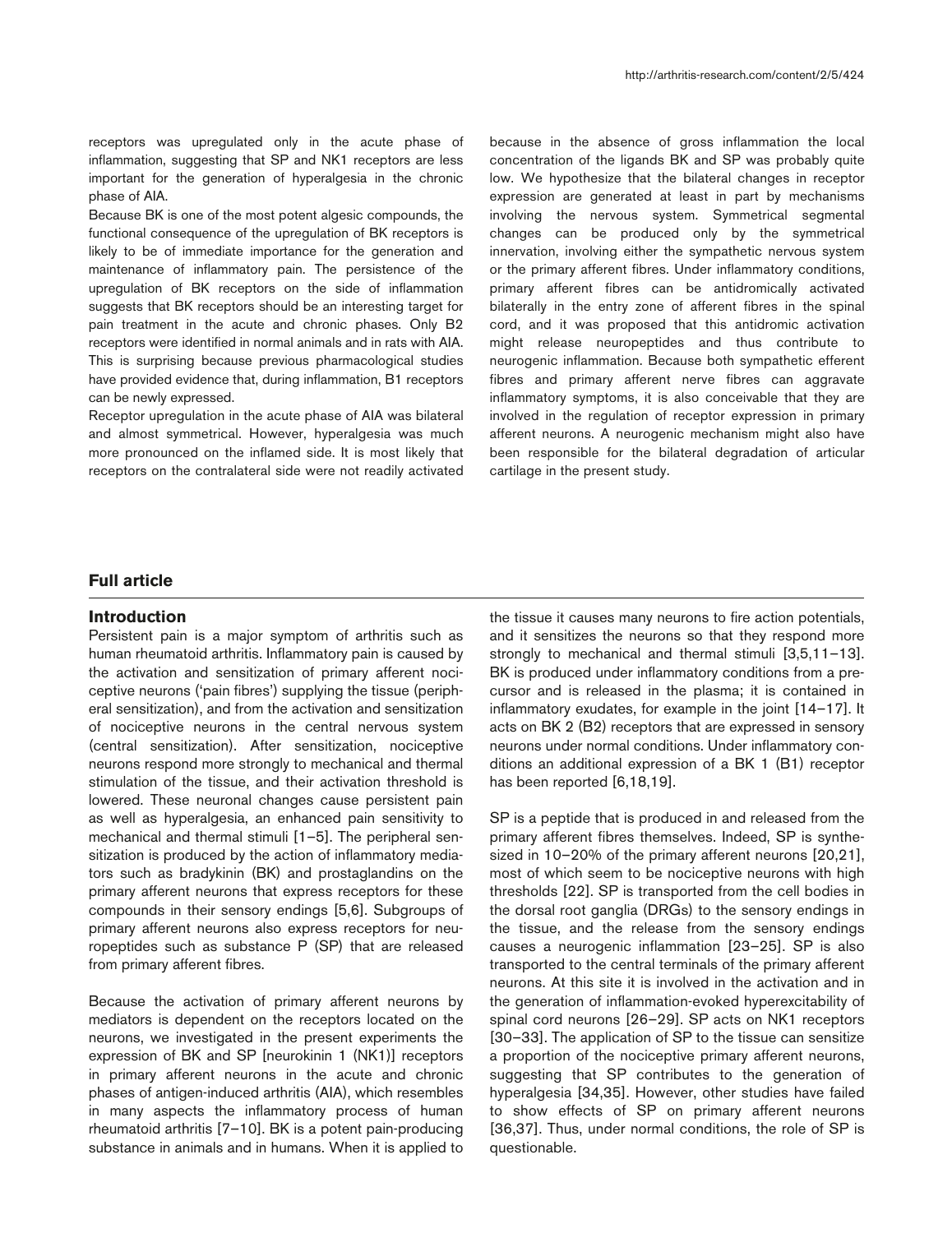Because it is very difficult to study the expression of peptide receptors *in situ*, we took advantage of the fact that peptide receptors are expressed not only in the terminals of the primary afferent units but also in the cell bodies [33,38–40]. We therefore removed DRGs of both sides from control rats and from rats with the acute or chronic phase of AIA and determined, after short-term culture of the neurons, the proportion of DRG neurons that expressed the receptors under the different experimental conditions. We also characterized the inflammatory process and the nociceptive behaviour of the rats in the course of AIA.

# **Materials and methods**

# **Induction of joint inflammation**

In 33 female Lewis rats 10 weeks old (Charles River, Sulzfeld, Germany), an inflammation was induced in the right knee joint. In the first step the rats received a subcutaneous injection of 500 µg of antigen [methylated bovine serum albumin (m-BSA); Sigma, Deisenhofen, Germany] in 500 µl of saline and emulsified with 500 µl of Freund's complete adjuvant [supplemented with 2 mg/ml *Mycobacterium tuberculosis* strain H37RA (Difco, Detroit, MI, USA] and an intraperitoneal injection of  $2 \times 10^9$  heat-inactivated *Bordetella pertussis* (Pertussis-Referenzlabor, Krankenhaus Berlin-Friedrichshain, Berlin, Germany). The same immunization procedure was repeated seven days later. After a further 14 days a sterile solution of antigen (m-BSA) (500 µg in 50 µl of saline) was injected into the cavity of the right knee joint (day 0). Eight animals received the same immunization procedure excluding the injection of antigen into the knee joint. The mediolateral diameters of the knee joints were measured at regular intervals by means of a vernier caliper (see Fig. 1a).

At 1, 3, 10, 21, 42 or 84 days after the induction of inflammation in the knee joint, the rats were killed by cervical dislocation during anaesthesia with ether. A total of 10 untreated rats of the same age and sex were used as normal control animals. The immunized rats without arthritis induction were killed 14 days after the second immunization (day 0).

Two series of experiments were performed. In the first series  $(n=31$  rats), we determined the expression of SPbinding and BK-binding sites in the DRGs of lumbar segments L1–L5. The nerves innervating the knee joint are contained in these segments. In the second series of experiments ( $n = 20$  rats) we again took DRGs from segments L1–L5 to determine the BK receptor subtypes, and we removed DRGs from cervical segments C1–C7 to determine the expression of NK1 and BK receptors in the primary afferent neurons at the cervical level. In addition, a detailed documentation of the behaviour was performed in the second series. All procedures complied with the regulations of the Thuringian Commission for Animal Protection.

## **Histology and grading of arthritis**

After the rats had been killed, both knee joints were removed, skinned, fixed in 4% buffered formalin, decalcified in EDTA, embedded in paraffin, cut into 5 µm frontal sections and stained with haematoxylin–eosin for microscopic examination. Three sections per knee joint were examined in a blind fashion by two independent observers (PKP and RB) with the use of a semiquantitative score  $(0 =$ no,  $1 =$  mild,  $2 =$  moderate,  $3 =$  severe alterations). The acute inflammatory reaction was assessed by evaluating the quantity of fibrin exudation and the relative number and density of granulocytes in the synovial membrane and in the joint space. The chronic inflammatory reaction was quantified on the basis of the relative number and density of infiltrating mononuclear leucocytes in the synovial membrane, the degree of synovial hyperplasia, and the extent of fibrosis in the synovial tissues. The histological score is the sum of the three parameters evaluated. A score from 0 to 4 was used to assess the degree of cartilage destruction: 0, no destruction; 1, unequivocal erosions of less than 10% of cartilage and bone cross sections; 2, erosion of 10–25%; 3, erosion of 25–50%; 4, erosion of more than 50% of cartilage and bone cross sections. Additional sections were stained with safranin O to determine the loss of proteoglycan in the cartilage matrix, with the use of the same score as for the evaluation of inflammatory reactions.

#### **Testing of nociceptive behaviour**

At several time points after the induction of AIA, the behaviour of rats (at least  $n = 5$  rats for each time point) was assessed by using a score. First each rat was placed in a box in which it could move freely. The severity of disturbances of walking was graded: 4, no walking; 3, walking on three legs; 2, limping with the leg with inflammation; 1, limping with the leg with inflamed knee only after pressure on the knee; 0, normal walking. Other parameters (exploratory behaviour, standing on hindlimbs) were also checked and documented. Thereafter the rats were held in the hand by one experimenter and the following tests were performed by the other experimenter: flexion/extension of the left and right knee joint as well as an application of moderate non-painful and strong, lightly painful pressure onto the ankle joints and the knee joints. In all these cases we determined whether the rat showed a nociceptive reaction, namely a withdrawal of the stimulated leg. By using a mechanical device that applied pressure to a small area, we administered pressure to the lateral side of the knee joint and determined the pressure range at which the rat withdrew the leg. Responses to pressure in the range 0–100 g were scored 3 (this stimulus evokes a touch sensation in humans), responses to pressure in the range 100–200 g were scored 2 (this stimulus evokes a pressure sensation), responses to 200–250 g were scored 1 and a lack of response to 250 g was scored 0 (the application of 250 g evokes a weak pain sensation). For analysis, the scores of all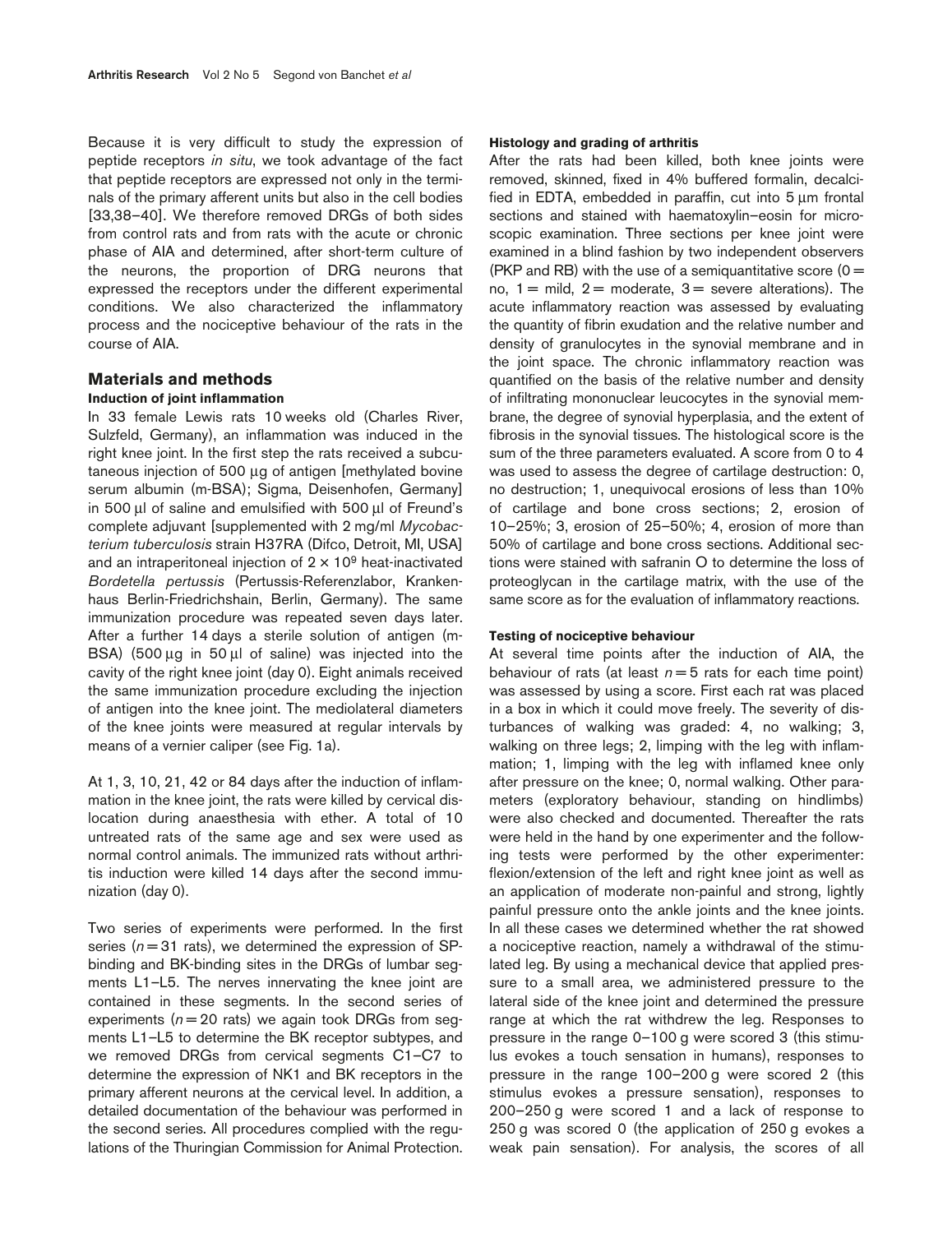animals were added and divided by the number of animals tested in the group.

## **Preparation of the DRGs**

Because the fixation of the animals by perfusion impairs the binding of gold-labelled peptides and because the structure of DRGs in cryostat sections is not well maintained, we removed the DRGs after killing the animals and put the neurons into short-term culture. The DRGs of both sides were dissected quickly from segments L1–L5 or from segments C1–C7. The ganglia were incubated at 37°C in 0.28 U/ml collagenase type A (Boehringer, Mannheim, Germany) dissolved in Dulbecco's modified Eagle's medium (DMEM; Gibco BRL, Eggenstein, Germany) for 100 min. After being washed with phosphate-buffered saline (PBS, 20 mmol, pH 7.4), the ganglia were incubated in PBS containing 25,000 U/ml trypsin (Sigma) for 11 min at 37°C. Then the ganglia were dissociated into single cells by gentle agitation and by trituration through a fire-polished Pasteur pipette. The cells were washed three times in DMEM by centrifugation (500 *g*, 5 min). The final cell pellet was suspended in Ham's F-12 medium (Gibco BRL) containing 10% heat-inactivated horse serum (Gibco BRL), 100 U/ml penicillin (Gibco BRL), 100 µg/ml streptomycin (Gibco BRL) and 100 ng/ml nerve growth factor (7S, recombinant human; Boehringer). Cells were plated on 13 mm glass coverslips coated with poly-(L-lysine) (200 µg/ml) and kept for 18 h at 37 $^{\circ}$ C in a humidified incubator gassed with 3.5%  $CO<sub>2</sub>$ in air. Cells were fed after 14–16 h with supplemented Ham's F-12 medium (see above).

## **Preparation of the SP–gold and BK–gold conjugates**

SP (Sigma) (1 µmol) or 1 µmol of BK (Bachem, Heidelberg, Germany) was dissolved in 500 µl of HEPES (20 mmol, pH 7.5). This solution was added to 6 nmol of sulpho-*N*-hydroxysuccinimido Nanogold reagent (BioTrend, Köln, Germany), dissolved in 500 µl of doubly distilled water and incubated for 1 h at room temperature. To separate SP–gold or BK–gold conjugates from unbound SP or BK, membrane centrifugation (Amicon Microcon-10 system) was used. The SP–gold and BK–gold conjugates were dissolved in PBS containing 0.1% bovine serum albumin (BSA), 0.2 mol of sucrose, 4 µg/ml leupeptin and 10 mmol of sodium azide. This solution was aliquoted and stored at –20°C for a maximum of 3 months.

## **SP–gold and BK–gold binding to cultured neurons**

The cells were pre-fixed with 2% paraformaldehyde and 0.05% glutaraldehyde in 0.1 mol of phosphate buffer (pH 7.2) for 30 min. After being washed with PBS (20 mmol, pH 7.4), the cells were pretreated with 50 mmol of glycine in PBS and thereafter with 5% BSA and 0.1% gelatine in PBS for 30 min. The cells were then washed with 0.1% acetylated BSA (BSA-C) and incubated overnight with 0.3 nmol/ml SP–gold in PBS or with 0.3 nmol/ml BK–gold containing 0.1% BSA-C, bacitracin (40 µg/ml), leupeptin  $(4 \mu g/ml)$  and chymostatin  $(2 \mu g/ml)$  at  $4^{\circ}C$  in a moist chamber. After being washed with PBS plus 0.1% BSA-C and thereafter with PBS to remove unbound SP–gold or BK–gold, cells were postfixed with 2% glutaraldehyde in PBS for 10 min. After extensive washing with PBS and doubly distilled water, the gold particles were intensified with silver enhancer (R-Gent, pH 5.5; BioTrend) for 15 min at 22°C. The reaction was stopped by washing in doubly distilled water. The preparations were dehydrated and embedded in DePeX (Fluka, Neu-Ulm, Germany).

## **Control incubations**

To determine the specificity of the SP–gold or BK–gold complex used in the binding studies, a displacement control was performed. Neurons were incubated in 1 µmol/ml unlabelled SP or 1 µmol/ml unlabelled BK together with 0.3 nmol/ml peptide–gold. The unlabelled peptides should decrease or prevent binding of the goldlabelled peptides. Furthermore, to test whether SP–gold is bound specifically to NK1 receptors, 0.3 nmol/ml SP–gold was incubated in the presence of  $1 \mu$ mol/ml [Sar<sup>9</sup>,  $Met(O<sub>2</sub>)<sup>11</sup>$ -SP (Bachem), a specific agonist at the NK1 receptor. To examine whether the binding of BK–gold is related to BK receptors, 0.3 nmol/ml BK–gold was incubated in the presence of 1  $\mu$ mol/ml of D-Arg (Hyp<sup>3</sup>-Thi<sup>5,8</sup>-D-Phe7)-BK, a BK analogue specific for the B1 receptor (Bachem), and/or 1 µmol/ml of (Des-Arg10)-Lys-BK, a B2 receptor agonist (Bachem).

## **Data analysis**

At different time points after induction of inflammation, DRG preparations of two to five rats were used to determine SP–gold-binding and BK–gold-binding sites. The DRGs of untreated rats served as the control group. DRGs were also removed from immunized but non-arthritic animals (day 0 group). To analyse the data, from every coverslip 50 or 100 structurally intact neurons were examined with a light microscope (Zeiss; Axiophot, Jena, Germany) coupled to a CCD colour video camera [AVT-BC6(0)] and an image-analysing system (Kontron, Eching, Germany). On each coverslip, neurons were randomly selected; neurons obstructed by other neurons or by tissue were not included. In total 30500 neurons were analysed. The relative grey value (grey value of the soma/grey value of the substrate background) was determined for each soma. From each individual binding experiment one coverslip was used to perform a displacement control incubation (see above). This allowed us to determine the grey value range of neurons with no SP–gold or no BK–gold binding in each experiment (see Fig. 5, white bars). In all other coverslips of the particular experiment, neurons were considered as positive for peptide-binding sites if they had a relative grey value above that of neurons from the control incubation. For the final analysis, data from the experiments were pooled. Group results are expressed as means and standard deviations. To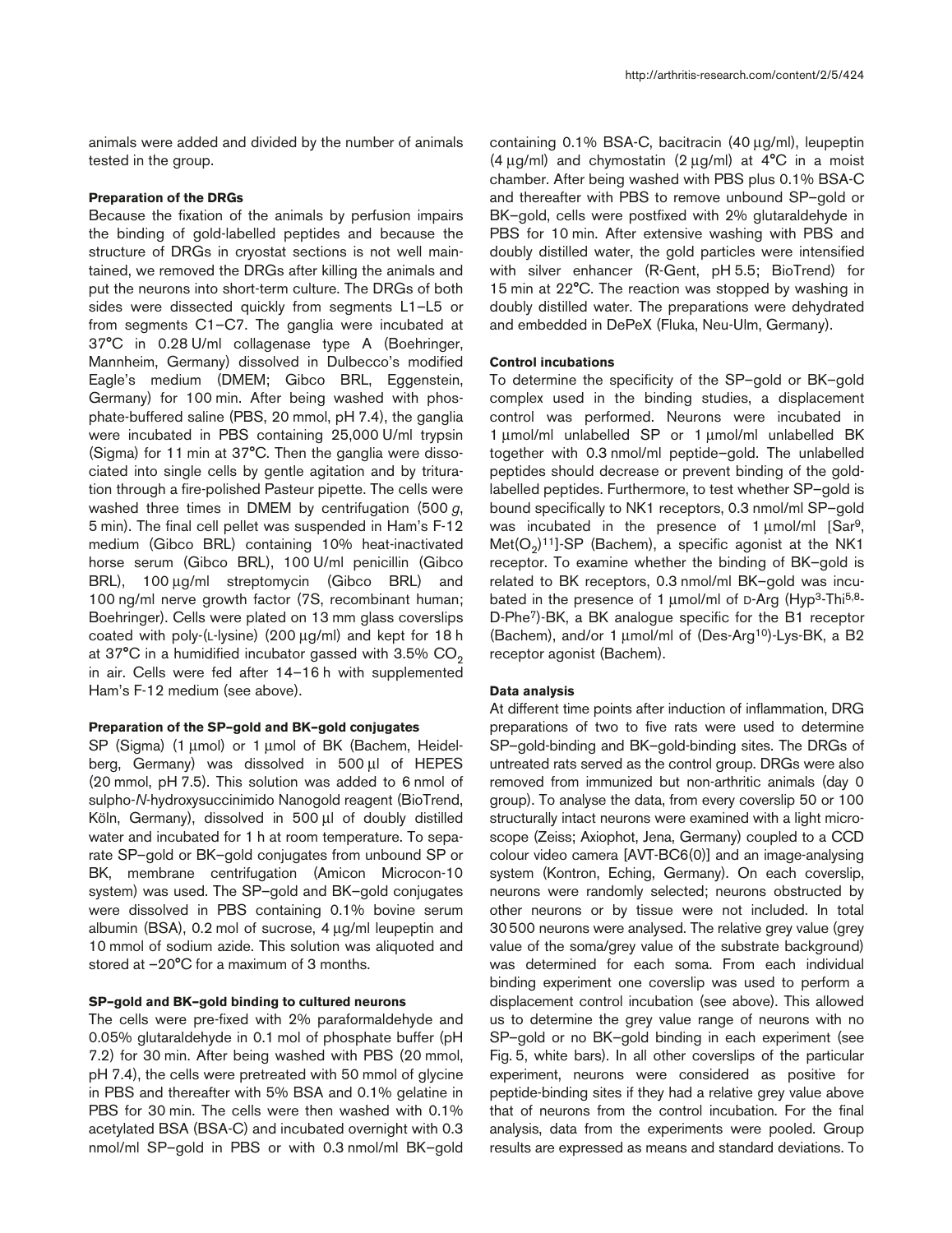evaluate the cell size, the cross-sectional area was taken from each selected neuron. For statistical evaluation, four groups of DRGs were formed, namely DRGs of untreated control rats, of the acute phase (1 and 3 days), of the chronic phase (21 and 42 days) and of the intermittent phase (10 days) of AIA. For comparison of the AIA groups with the control group the Mann–Whitney *U*-test was used, with adjustment of significance values for multiple comparisons; significance was accepted at *P* < 0.05 [41].

## **Results**

## **Joint inflammation**

Figure 1 shows the time course of the inflammatory process. The swelling of the injected knee is shown in Fig. 1a (dots). The diameter of the contralateral knees showed a slight increase over time owing to growth. The time course of acute inflammatory changes (a predominantly granulocytic infiltration of the synovial membrane and the joint cavity) is shown in Fig. 1b; the time course of chronic alterations (infiltration of mononuclear leucocytes, hyperplasia of synovial lining layer, extent of fibrosis) is displayed in Fig. 1c. The contralateral knee joints seemed normal at all time points. Figure 1d summarizes the destruction of the joints, taking into account the erosion of cartilage and bone and the formation of synovial pannus. Figure 1e depicts the depletion of cartilage proteoglycan (evidenced by the loss of staining with safranin O). Although destruction was observed only in the injected knee, some proteoglycan loss was also noted in the noninjected, contralateral knee.

#### **Nociceptive behaviour (pain response)**

At 1–29 days after the induction of AIA, the rats showed signs of mechanical hyperalgesia in the leg with inflammation. Most striking were the disturbances of gait (Fig. 3a). At 1–3 days most rats did not use the leg with inflammation for walking. At 9–21 days of AIA, the rats showed marked limping of the leg with the injected knee. At 29 days of AIA, limping was seen only after the knee had been pressed. Normal gait was observed after 37 days of AIA. Furthermore, at 1–9 days of AIA, rats did not stand on the hindfeet or visibly loaded only the foot of the leg with the non-injected knee. Exploring behaviour fell from day 2 to day 9 of AIA. When the inflamed knee was manually flexed and extended, the rats showed an immediate defence reaction at 1–9 days of AIA. Movements of the contralateral knee did not elicit defence behaviour. Local pressure onto the injected and non-injected knee revealed that the local threshold in the injected knee was markedly reduced at 1–9 days of AIA but a reduction was also seen on the contralateral side (Fig. 3b). Between 14 and 29 days of AIA, the rats showed a withdrawal response when the injected knee was compressed between two fingers with moderate intensity, whereas strong and painful compression was necessary to evoke a withdrawal response to pressure on the contralateral knee.





Nociceptive behaviour of the rats in different experimental groups. **(a)** Description of the gait, scored as follows: 4, no walking; 3, walking on three legs; 2, limping with the injected leg; 1, limping after pressure on the knee; 0, normal walking. **(b)** Withdrawal response of the injected and the contralateral knee on local stimulation of the knee with a mechanical device, scored as follows: 3, response to pressure in the range 75–150 g; 2, response to pressure in the range 150–200 g; 1, response to pressure in the range 200–250 g; 0, no response to pressure of more than 250 g. The symbols show mean scores and standard deviations. In **(a)** the standard deviation was zero at most time points.

# **Expression of SP–gold- and BK–gold-binding sites in DRGs from control and arthritic rats**

Figure 4 shows neurons that were isolated from DRGs L1–L5 3 days after the induction of AIA and then cultured. Neurons labelled with SP–gold (Fig. 4a) or with BK–gold (Fig. 4b) appear dark as a result of the silver staining of the gold particles (arrows). The next sections will illustrate the data analysis and summarize the data on the receptor expression.

## **SP–gold binding sites**

## *Lumbar DRGs*

Figure 5 exemplifies the data analysis. In the DRGs of both sides of all animals, control incubations were performed in which SP was administered in excess together with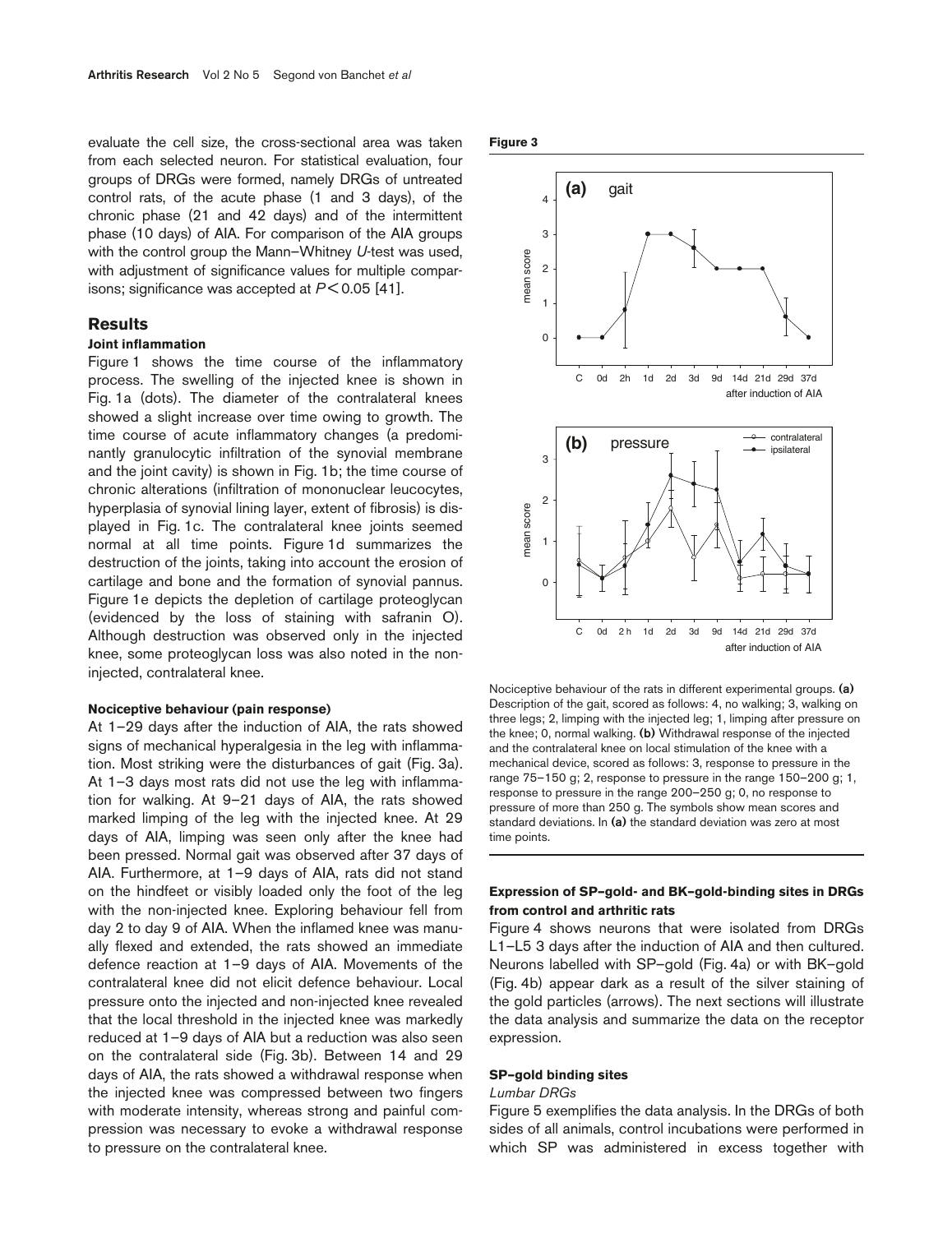

Isolated DRG neurons of the adult rat after incubation with SP–gold **(a)** or BK–gold **(b)** and subsequent enhancement with silver. The neurons were cultured for 18 h. The black staining indicates binding of SP–gold or BK–gold (arrows).

SP–gold, to suppress the binding of SP–gold. Figure 5a displays the distribution of the grey values of neurons of the DRGs of both sides from these control incubations. The grey values were in the range 0.0–0.16 (white bars), and thus this range of grey values does not indicate labelling with SP–gold. In all other incubations only SP–gold was used. In the DRGs of healthy untreated control animals  $(n=5)$  approximately 9% of the DRG neurons of both sides exhibited grey values of more than 0.16 (black bars), indicating binding of SP–gold (Fig. 5b). Similar findings were obtained in DRG neurons from immunized non-arthritic rats ( $n = 3$ ; Fig. 5c). By contrast, in DRG from rats  $(n=5)$  in which the inflammation had been induced on the ipsilateral side three days previously, a much higher proportion of DRG neurons of both sides



Distribution of the relative grey values of DRG neurons ipsilateral and contralateral to the injected knee with SP–gold binding. **(a)** Neurons  $(n = 800$ , from eight cultures) from control incubations treated with an excess of substance P that was administered together with SP–gold. **(b)** Neurons (*n* = 500, from five cultures) from untreated control animals. **(c)** Neurons (*n* = 300, from three cultures) from immunized animals without knee injection. **(d)** Neurons (*n* = 500, from five cultures) from rats 3 days after the induction of arthritis (3 days). **(e)** Neurons (*n* = 500, from five cultures) from AIA rats (21 days). White bars, neurons exhibiting grey densities that were in the range of those observed in neurons from control incubations; black bars, neurons exhibiting grey densities that were higher than those observed in the neurons from control incubations.

exhibited grey values of more than 0.16, indicating binding of SP–gold (Fig. 5d). These inflammation-induced changes were reversible (Fig. 5e).

Figure 2a displays the proportions of DRG neurons that showed binding of SP–gold in the different groups of rats. In the untreated control rats  $(n=5)$ ,  $7.7 \pm 3.8\%$  of the DRG neurons from the right side (black bars) and 10.0  $\pm$  1.7% of the DRG neurons from the left side (white bars) showed labelling with SP–gold. The proportion of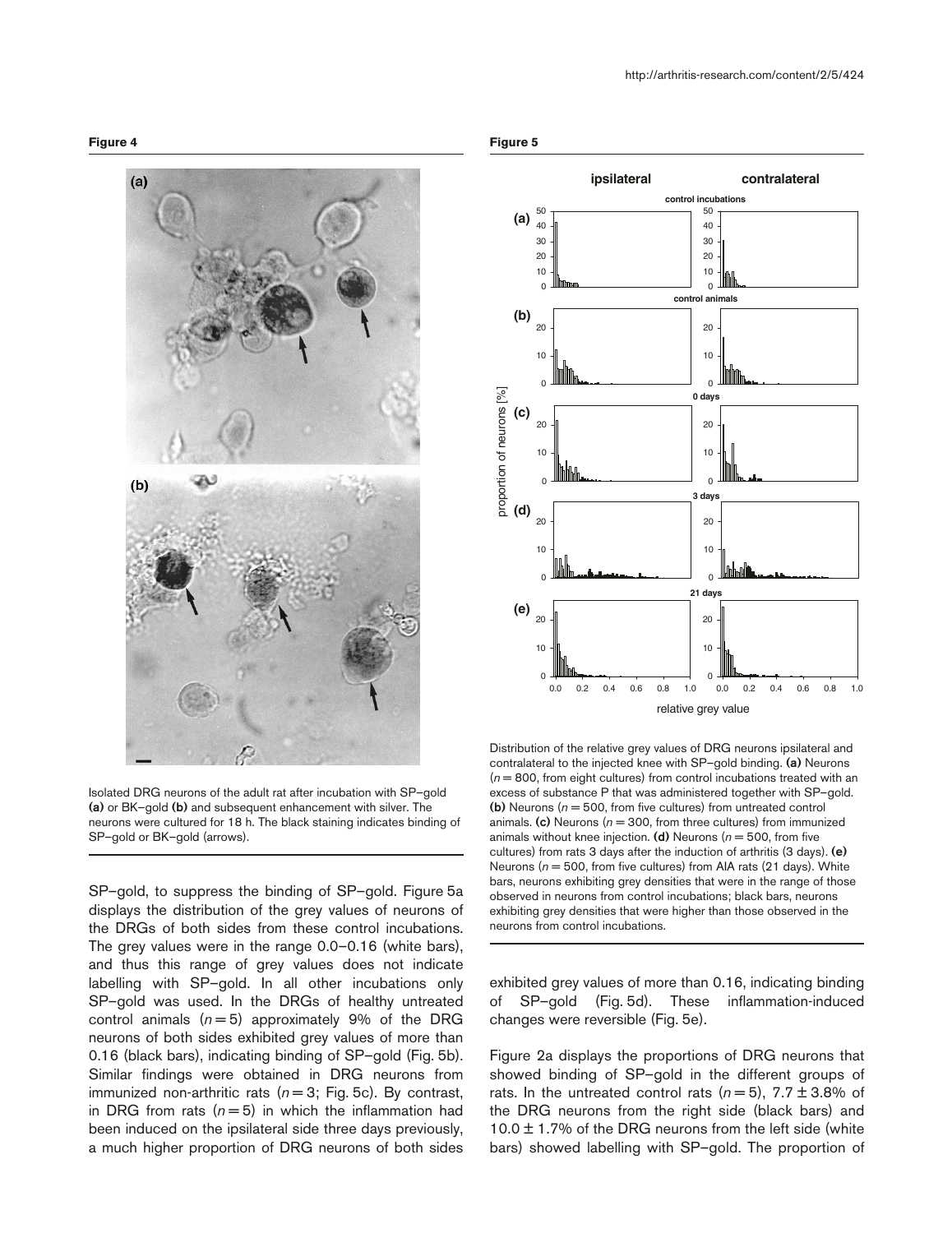SP–gold-labelled neurons in immunized animals without knee injection  $(n=3)$  was similar. By contrast, at days 1  $(n=2 \text{ rats})$  and 3  $(n=5 \text{ rats})$  of AIA in the right knee, approximately 50% of the DRG neurons exhibited labelling with SP–gold, and this was seen both on the side of the injected knee and on the opposite side. At day 10 of AIA ( $n = 3$  rats), 26.3  $\pm$  6.1% of the ipsilateral DRG neurons but only  $15.7 \pm 0.6$ % of the contralateral neurons exhibited binding of SP–gold. At days 21 (*n* = 5 rats), 42 ( $n=3$  rats) and 84 ( $n=5$  rats) of AIA, the proportion of SP–gold-positive neurons had returned to the control values, although the inflammation was still present. In comparison with the DRG neurons of the untreated control rats, the increase in the proportion of labelled neurons was significant on both sides in the acute phase (days 1 and 3) and the intermediate phase (day 10) of AIA (Mann–Whitney *U*-test). The size distribution of the neurons was similar in the DRG neurons of all experimental groups. The white bars in Figure 6 show the distribution of the areas of all neurons measured, and the black insets show the subset of neurons with SP–goldbinding sites. Under all conditions and at all time points, SP–gold binding was found mainly in small and mediumsized (less than  $700 \mu m^2$ ) neurons.

To show that SP–gold was bound to NK1 receptors we tried to suppress the binding of SP–gold to the neurons by the specific NK1 agonist  $[ Sar^9, Met(O<sub>2</sub>)<sup>11</sup>]$ -SP in three experiments. In Fig. 7 the histograms on the left side show the grey density of the neurons from two experimental groups treated only with SP–gold. A proportion of these neurons exhibited grey values of more than 0.16, indicating binding of SP–gold. The histograms on the right side show that neurons with grey values of more than 0.16 were not found when SP–gold was administered together with the specific NK1 receptor agonist. Thus SP–gold specifically labelled NK1 receptors.

## *Cervical DRGs*

In the cervical DRGs the expression of NK1 receptors did not change in the course of AIA (Table 1). NK1 receptors were expressed in approximately 10% of the neurons in untreated control animals  $(n=5)$ , in immunized animals without knee injection  $(n=5)$ , in rats at 3 days of AIA in the knee  $(n=5)$ , and in 5 rats at 42 days of AIA in the knee.

## **BK–gold-binding sites**

#### *Lumbar DRGs*

Figure 8 shows the distribution of grey values in neurons in which labelling with BK–gold was used. Figure 8a displays the grey values from neurons of all control incubations with BK–gold and BK. The other graphs show specific BK–gold-binding sites (grey values of more than 0.16) in neurons from untreated control animals (Fig. 8b), from immunized rats without knee injection (Fig. 8c) and from rats with AIA (Fig. 8d and e).





Size distribution of the cultured neurons from different experimental groups. The white bars show the proportions of neurons with different areas from experiments in which SP–gold-binding sites were determined. The neurons with SP–gold-binding sites are shown by the black bars.

Figure 2b shows the proportions of neurons with binding of BK–gold in the different groups of rats. In untreated control rats  $(n=5)$ ,  $42.3 \pm 3.1$ % of the DRG neurons of the right side (black bars) and  $39.6 \pm 2.6$ % of the DRG neurons of the left side (white bars) showed binding of BK–gold. At days 1 ( $n = 2$  rats) and 3 ( $n = 5$  rats) of AIA, approximately 80% of the DRG neurons on the side of the knee injection (ipsilateral) and approximately 70% on the opposite side were labelled. In comparison with the untreated control group the increase in the proportion of labelled neurons was significant on both sides. The proportion of labelled neurons in the ipsilateral DRGs remained significantly increased in both the intermediate phase (day 10,  $n=3$  rats) and chronic phase (days 21,  $n = 5$  rats, and 42,  $n = 3$  rats) of inflammation. At 84 days after the induction of AIA,  $51.0 \pm 12.7$ % of the neurons showed an expression of BK–gold-binding sites and this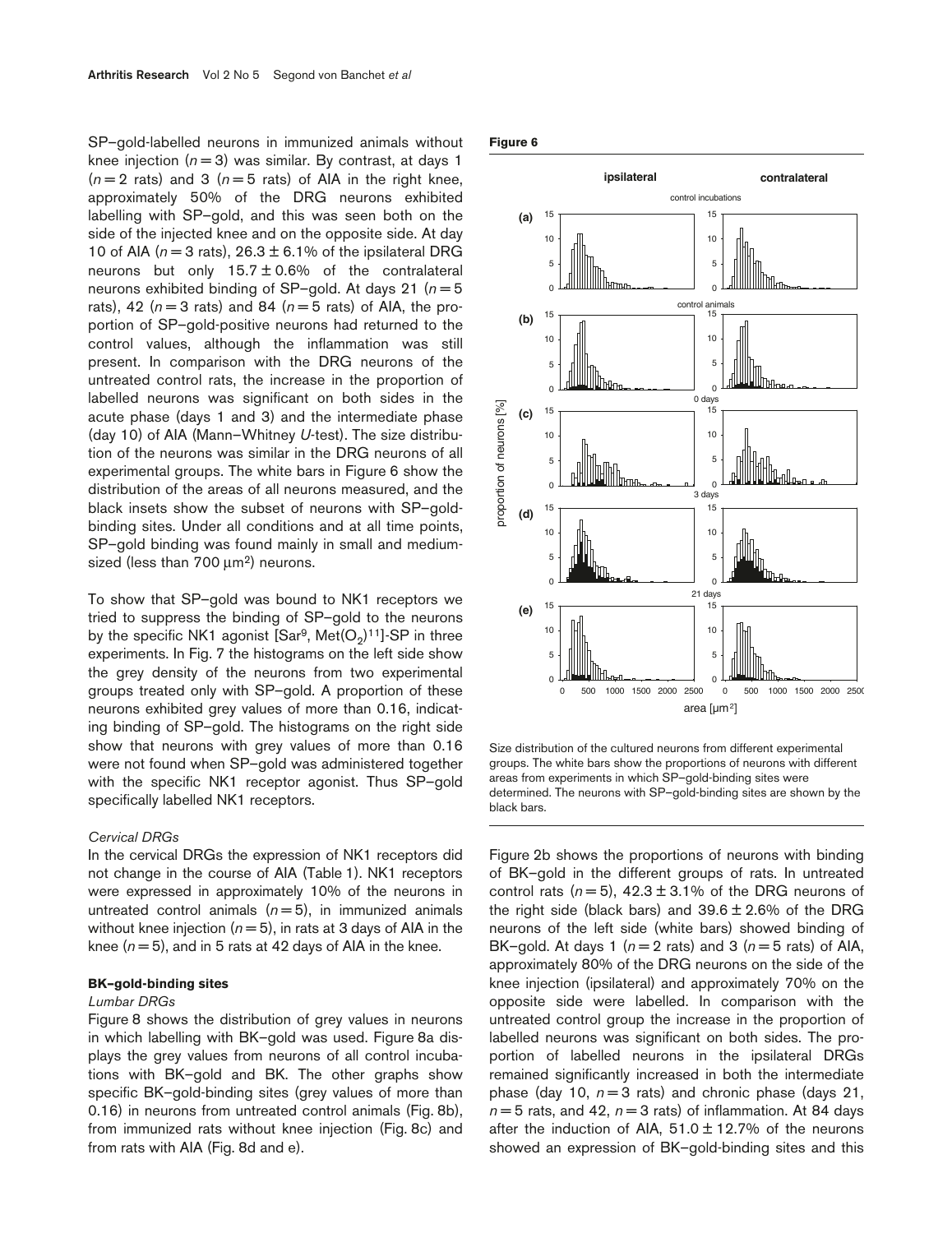



relative grey value

Displacement control for SP–gold with the specific NK1 receptor agonist  $[Sar<sup>9</sup>, Met(O<sub>2</sub>)<sup>11</sup>]-SP$  in DRG neurons ipsilateral and contralateral to the injected knee. The histograms on the left show the distribution of the grey values after treatment with SP–gold; the histograms on the right show the distribution of the grey values after the administration of SP-gold and  $[Sar<sup>9</sup>, Met(O<sub>2</sub>)<sup>11</sup>]-SP(1 \mu mol/ml)$ together.

was close to the prearthritic values. In the contralateral DRG of the same animals, however, the proportion of BK–gold-labelled neurons declined in the intermediate phase (day 10) and chronic phase (days 21–84) of AIA and was not significantly different from the control value. Thus the increase in BK–gold-labelled neurons was persistent on the side where the inflammation had been induced, and transient on the opposite side.

The size distributions of the DRG neurons of the different experimental groups were similar (Fig. 9). Under all conditions and at all time points, BK–gold binding was found mainly in small and medium-sized neurons. The binding of BK–gold in these experiments was suppressed by the administration of a mixture of both the B1 and B2 agonists (data not shown).

In another series of experiments, we made an effort to determine the subtype(s) of BK receptor(s) that were

## **Expression of neurokinin 1 and bradykinin receptors in cervical DRGs ipsilateral to the inflamed knee joint**

|                                       | Percentage of neurons with: |                           |  |
|---------------------------------------|-----------------------------|---------------------------|--|
| Experimental group                    | SP-gold-<br>binding sites   | BK-gold-<br>binding sites |  |
| Untreated control animals             | $10.4 + 2.2$                | $39.2 + 3.9$              |  |
| Immunized rats without knee injection | $11.6 \pm 0.9$              | $38.4 + 4.3$              |  |
| AIA 3 days                            | $10.9 + 1.9$                | $42.0 + 3.2$              |  |
| AIA 42 days                           | $8.4 + 3.6$                 | $42.8 + 4.4$              |  |

Values shown are the means and standard deviations.

expressed in DRGs L1–L5 in different experimental groups. The data are displayed in Table 2. In neither untreated control animals  $(n=5)$  nor immunized rats without knee injection  $(n=5)$  nor rats at 3 days  $(n=5)$ and 42 days  $(n=5)$  of AIA was the binding of BK-gold reduced by the coadministration of BK–gold and the B1 agonist. By contrast, in these experimental groups the binding of BK–gold was suppressed by the coadministration of the B2 agonist. These data show that in both normal animals and animals with AIA, B2 receptors but not B1 receptors were expressed.

#### *Cervical DRGs*

In the cervical DRGs the expression of BK receptors did not change in the course of AIA (Table 1). BK receptors were expressed in approximately 40% of the neurons in untreated control animals  $(n=5)$ , in immunized animals without knee injection  $(n=5)$ , in rats at 3 days of AIA in the knee  $(n=5)$ , and in 5 rats at 42 days of AIA in the knee.

# **Discussion**

These results show that the expression of SP-binding and BK-binding sites in the perikarya of DRGs L1–L5 is markedly upregulated in the course of inflammation in the knee joint. Several aspects are noteworthy. Firstly, although the inflammation was induced on one side only, the initial changes in the binding sites were found in the lumbar DRGs of both sides. No upregulation of SPbinding and BK-binding sites was observed in the cervical DRGs. Secondly, whereas the expression of SP-binding sites was upregulated only in the first days of AIA, that is, in the acute phase, the upregulation of BKbinding sites on the side of AIA persisted for up to 42 days. Thirdly, and unexpectedly, only the B2 receptor, not the B1 receptor, was upregulated. The enhanced expression of NK1 and BK receptors on sensory neurons might be an important mechanism by which arthritis causes pain and hyperalgesia.

proportion of neurons [%]

proportion of neurons [%]

**SP-gold**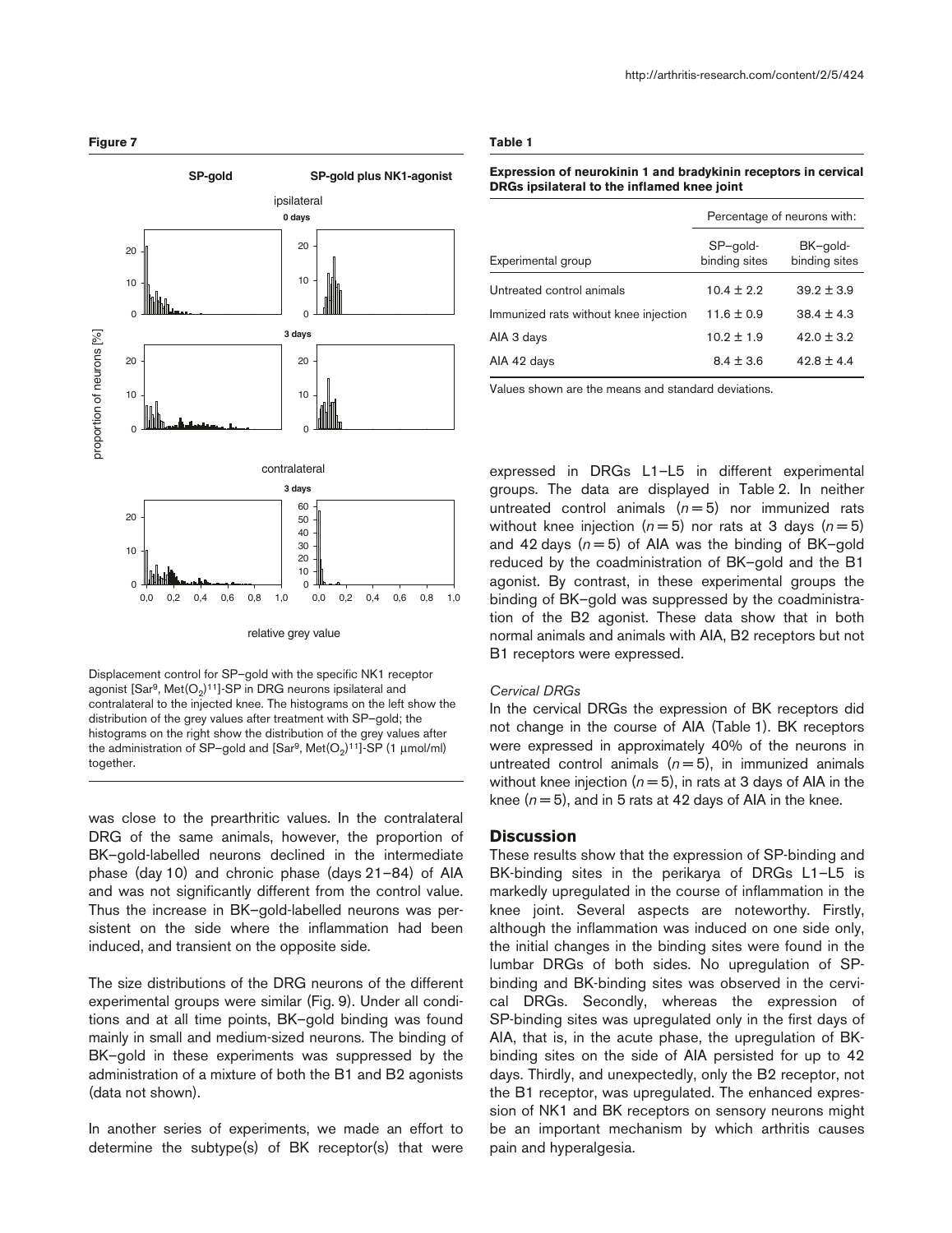

Distribution of the relative grey values of DRG neurons ipsilateral and contralateral to the injected knee with BK–gold binding. **(a)** Neurons (*n* = 800, from eight cultures) from control incubations treated with an excess of BK that was administered together with BK–gold. **(b)** Neurons ( $n = 500$ , from five cultures) from untreated control animals. **(c)** Neurons (*n* = 300, from three cultures) from immunized animals without knee injection. **(d)** Neurons ( $n = 500$ , from five cultures) from AIA rats (3 days). **(e)** Neurons ( $n = 300$ , from three cultures) from AIA rats (42 days). White bars, neurons exhibiting grey densities that were in the range of those observed in neurons from control incubations; black bars, neurons exhibiting grey densities that were higher than those observed in the neurons from control incubations.

## **Inflammation and nociceptive behaviour**

The limping during walking and the withdrawal responses to pressure on the joint show that the rats experienced pain during mechanical stimulation of the inflamed joint (mechanical hyperalgesia). Mechanical hyperalgesia is also a leading symptom of human arthritis, and thus AIA in the rat seems to be a suitable model for studying the mechanisms of arthritic pain. Hyperalgesia was most marked in the acute phase and less severe when the acute phase subsided. Interestingly, later stages of AIA were not obviously painful although the chronic inflammation and joint





Size distribution of the cultured neurons from different experimental groups. The white bars show the proportions of neurons with different areas from experiments in which BK–gold-binding sites were determined. The neurons with BK–gold-binding sites are shown by the black bars.

destruction persisted. Although hyperalgesia was pronounced in the knee with inflammation, signs of weak hyperalgesia were also noted on the contralateral side at 1–9 days of AIA because the mechanical thresholds were lowered. However, the pain response was quite asymmetrical; the main symptoms were on the injected side.

## **Methodological considerations for the use of DRG**

During inflammation, pain is elicited by the activation and sensitization of the sensory endings of nociceptors in the tissue. For technical reasons it is currently impossible to study molecular nociceptive processing and quantitative changes in receptor expression in the sensory endings *in situ*. However, the cell body of DRG neurons is thought to serve as a valid model for the sensory endings, for three reasons: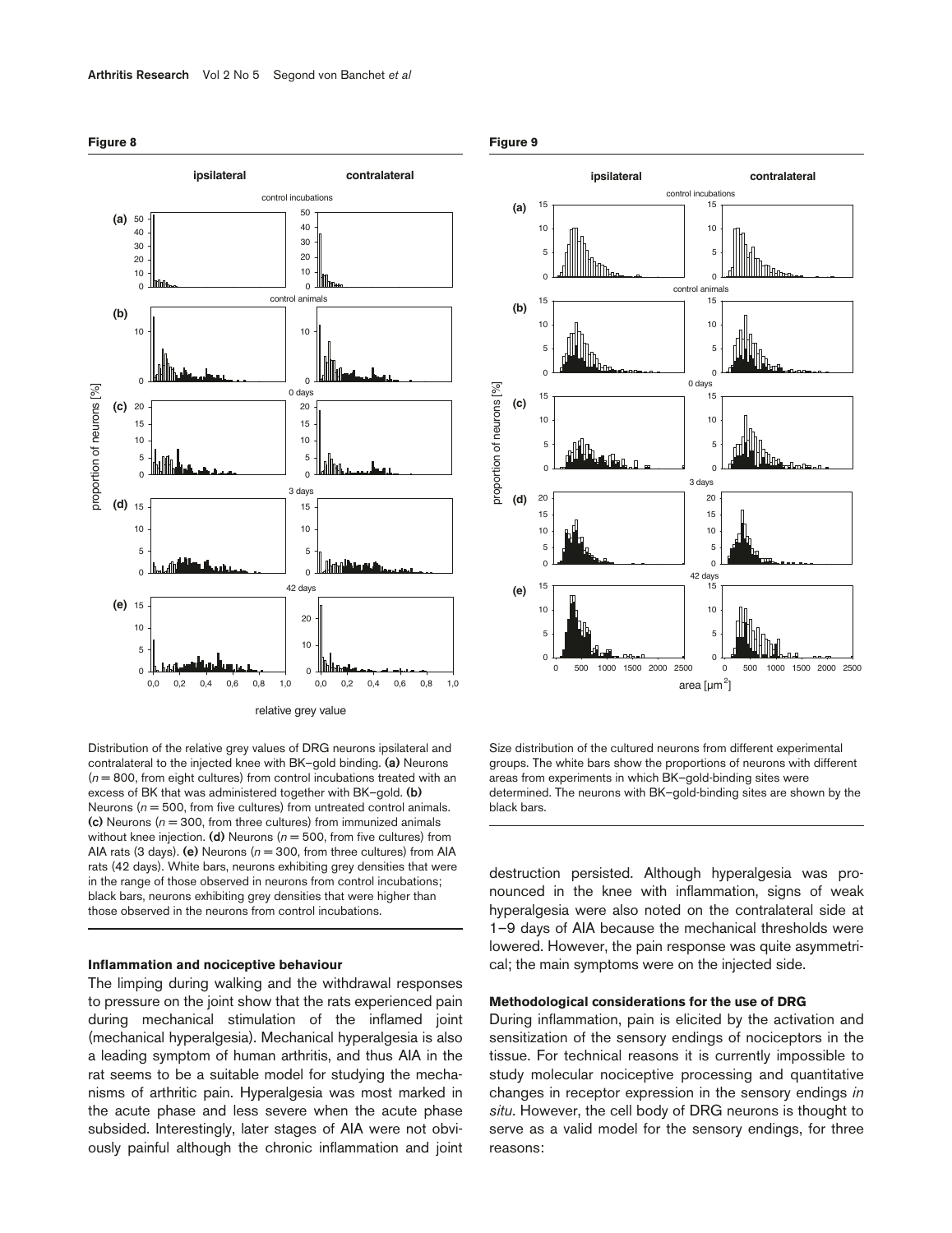| ×<br>. . | ٧ | × |  |
|----------|---|---|--|
|----------|---|---|--|

| Experimental group                    | Test site | Percentage of labelled neurons |                       |                       |
|---------------------------------------|-----------|--------------------------------|-----------------------|-----------------------|
|                                       |           | BK-gold                        | BK-gold + BK1 agonist | BK-gold + BK2 agonist |
| Untreated control animals             | i.l.      | $38.8 \pm 7.0$                 | $38.0 \pm 2.4$        | 0                     |
|                                       | c.l.      | $40.4 \pm 0.9$                 | $41.6 \pm 4.6$        | $1.2 \pm 1.8$         |
| Immunized rats without knee injection | i.l.      | $42.0 \pm 1.4$                 | $38.8 \pm 2.3$        | 0                     |
|                                       | c.l.      | $41.6 \pm 5.2$                 | $38.8 \pm 6.1$        | 0                     |
| Rats at 3 days of AIA                 | i.l.      | $77.0 \pm 3.4$                 | $83.4 \pm 2.9$        | $0.4 \pm 0.9$         |
|                                       | c.l.      | $88.0 \pm 4.7$                 | $88.0 \pm 4.7$        | $1.6 \pm 2.1$         |
| Rats at 42 days of AIA                | i.l.      | $74.8 \pm 4.8$                 | $71.6 \pm 8.9$        | $0.4 \pm 0.9$         |
|                                       | c.l.      | $38.8 \pm 2.3$                 | $38.0 \pm 2.5$        | $1.6 \pm 3.6$         |
|                                       |           |                                |                       |                       |

## **Expression of bradykinin 1 and bradykinin 2 receptors in DRGs L1–L5**

Values shown are the means and standard deviations. Abbreviations: i.l., ipsilateral to injected knee; c.l., contralateral to injected knee.

- 1. The perikarya of DRG neurons express ion channels that seem also to be present in the sensory endings, for example ion channels that are activated by noxious heat and other noxious stimuli [42,43].
- 2. The perikarya of DRG neurons express receptors for ligands that activate the sensory endings in preparations *in vivo* and *in vitro*, for example capsaicin and BK [11,44–47].
- 3. Mediators can be released from the perikarya that are usually released from the sensory and spinal endings of the primary afferent fibres [48–50].

We therefore believe that the receptor expression in the cell bodies of DRG neurons also represents the receptor expression in the sensory terminals of the DRG neurons.

DRG neurons were cultured for 18 h after they had been removed from the rats. In the process of culturing, neurons might be lost, and cultured neurons might show changes compared with neurons *in situ*; this could influence the basal expression of receptors, for example. However, the neurons from different experimental groups were cultured in the same way, and the distribution of the cell sizes was similar in all preparations. Therefore changes in the expression of binding sites are most probably the outcome of pathophysiological changes in the rat during the inflammation.

## **Expression and upregulation of SP-binding sites during inflammation**

Evidence was provided that some primary afferent neurons express receptors for SP. Low levels of NK1 receptor mRNA were identified in DRG of the mouse [30]. Immunohistochemical staining of NK1 receptors has been found in a proportion of unmyelinated axons of rat glabrous skin *in situ* [31]. In cultured DRG neurons, 10–20% of the

perikarya show binding of SP–gold. Binding of SP–gold can be suppressed by the coadministration of a specific NK1 receptor agonist but not of specific NK2 and NK3 receptor agonists [33]. A similar proportion of cultured DRG neurons show binding of an antibody directed against the carboxy terminus of the NK1 receptor (unpublished data). The application of SP to freshly isolated DRG neurons evokes an inward current [32], and changes in intracellular  $Ca<sup>2+</sup>$  concentration were seen after the application of SP or NK1 agonists to cultured DRG neurons [51]. However, other studies failed to identify NK1 receptors in primary afferent neurons [52–54]. Thus the expression of functional NK1 receptors in the perikarya of DRG neurons is not entirely settled [55]. There is still debate on whether or not the effect of SP on sensory endings is important for the generation of pain (see below).

During inflammation in the periphery, the synthesis of SP in DRGs is upregulated [56–63]. More SP is released from the sensory endings in the periphery (producing for example neurogenic inflammation) and from the synaptic endings in the spinal cord [26]. An upregulation of NK1 receptors during inflammation has been observed in spinal cord neurons [64–67]. Here we show that there is also a marked upregulation of SP-binding sites in primary afferent neurons. The low proportion of neurons with SPbinding sites in the normal animal (approximately 10–20%) could be the reason why SP was found to affect primary afferent neurons in some studies [34,35] but not in others [36,37]. In the acute phase of AIA, approximately 50% of the lumbar DRG neurons showed an expression of SP-binding sites. Because the binding of SP–gold can be suppressed by a specific NK1 receptor agonist (this study) but not by specific agonists at the NK2 and NK3 receptor [33], we believe that the SP–gold-binding sites represent NK1 receptors.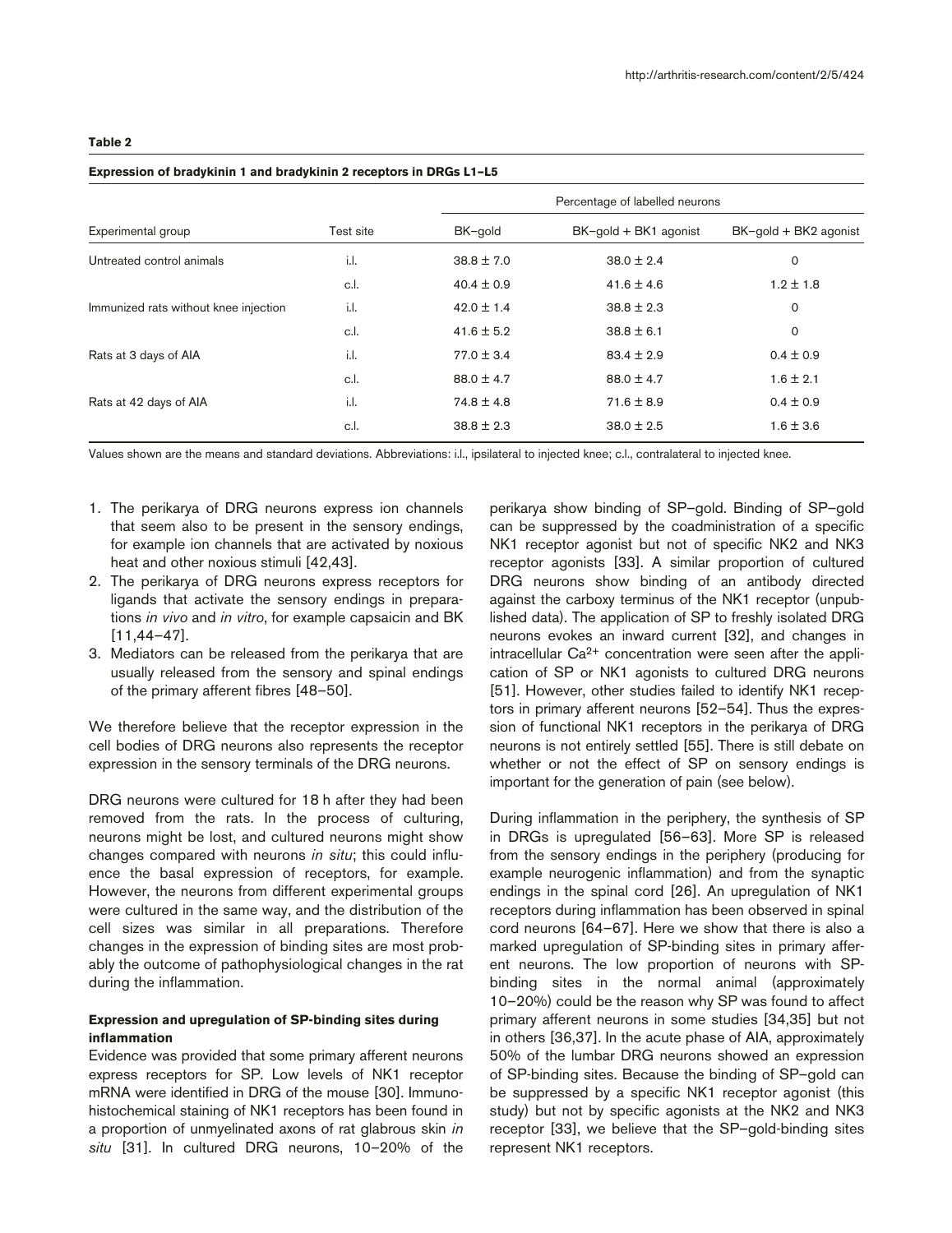Because peptide receptors are transported to the periphery, the marked upregulation of SP-binding receptors probably leads to an enhanced density of receptors in the sensory endings of the primary afferent units. This allows SP to sensitize more neurons under inflammatory conditions than under normal conditions. It is therefore likely that the upregulation of NK1 receptors contributes to hyperalgesia during arthritis. Indeed, the upregulation of NK1 receptors coincided with the marked pain responses that were seen in the acute phase of inflammation. However, the final proof of the involvement of NK1 receptors in the arthritic pain will require additional functional experiments. In the chronic phase NK1 receptors seem to be less important.

# **Expression and upregulation of BK-binding sites during inflammation**

As shown by several methods, primary afferent neurons express BK receptors in their perikarya in the DRGs and also in their peripheral sensory and spinal synaptic endings [11,38–40,67,68]. Although the functional effects of SP on nociceptive afferent neurons are still under discussion (see the last paragraph), there is full agreement that BK causes pain in animals and humans. In the present study, DRGs from AIA rats exhibited more neurons with BK-binding sites. Thus, during AIA more primary afferent neurons can be activated and sensitized by the inflammatory mediator BK, and thus the upregulation of the BK-binding sites is likely to be an important mechanism by which arthritis causes severe pain. Because the increased expression of BK-binding sites persisted for up to 42 days on the side of inflammation, BK-binding sites should be an interesting target for pain treatment in the acute and chronic phases of arthritis.

Only the specific B2 agonist, not the specific B1 agonist, suppressed the binding of BK–gold, suggesting that the BK receptors in the DRG in the present study were B2 receptors. This is surprising because previous pharmacological studies have provided evidence that, during inflammation, B1 receptors are newly expressed [6,18,19]. It is unlikely that the specific B1 agonist did not work in the present experiments for technical reasons, because this B1 agonist reduced the binding of BK–gold in another study with the same technique [68]. Indeed, when BK receptors are upregulated after nerve lesion, a bilateral increase in BK receptors involves the upregulation of B2 receptors and an expression of B1 receptors *de novo* [68]. We therefore conclude that the increased expression of BK receptors in AIA is entirely due to an upregulation of the B2 receptor.

# **Bilateral effects and possible mechanisms of upregulation of receptors**

Receptor upregulation in the acute phase of AIA was bilateral and almost symmetrical. However, the hyperalgesia was much more pronounced on the inflamed side. That the pain responses were asymmetrical in spite of a symmetrical receptor upregulation is most probably due to the fact that the receptors on the contralateral side were not readily activated because in the absence of gross inflammation the local concentration of the ligands BK and SP was probably quite low.

At present it is unclear which mechanisms cause the upregulation of BK-binding and SP-binding sites. Because the expression of BK receptors in cultured DRG neurons can be regulated, for example by nerve growth factor (NGF) [39], we assume that mediators of different sources (such as immune cells and nerve cells) could have a role. NGF could be a candidate because inflamed tissue shows a rapid enhancement of NGF [69–71]. NGF can also regulate the synthesis of neuropeptides such as SP [72,73]. Although such mechanisms could explain the upregulation of receptors on the side of inflammation, it is intriguing to consider which mechanisms are possibly involved in the upregulation of the BK-binding and SP-binding sites on the contralateral side. One possibility is that the process of disease was spreading to the contralateral side and thereby stimulated receptor upregulation in contralateral DRGs. Indeed, during unilateral inflammation, cellular infiltration [74], SP and calcitonin gene-related peptide upregulation [55], an increase in the interleukin-6 content [75], a loss of proteoglycans [10] and altered load-bearing [76] have been observed on the contralateral side. However, during AIA the contralateral knee did not show gross inflammatory alterations; it is therefore questionable whether the enhanced receptor expression in the contralateral DRGs was due to the spreading of the inflammatory disease to the contralateral side.

Because the upregulation was symmetrical and segmental, it is also possible that the upregulation was caused by the symmetrical innervation. In general, bilateral changes in the nervous system after unilateral pathologies such as nerve lesions and inflammation are not uncommon, although they are not always observed [77,78]. Symmetrical efferent effects on the tissue and/or the DRGs can be provided by the sympathetic nervous system [79,80] or by the primary afferent fibres in which dorsal root reflexes are generated. Dorsal root reflexes are action potentials that originate in the spinal cord entry zone of the afferent fibres and propagate from there to the periphery [81–83]. Both of these neuronal pathways depend on activity in the spinal cord; it has been shown that the development of joint inflammation can be attenuated by the spinal application of glutamate receptor antagonists that reduce the activity of the spinal cord neurons [84, 85]. The involvement of the central nervous system in the generation of bilateral inflammation [86] and bilateral degeneration of articular cartilage [87] has been shown; it is therefore conceivable that efferent activity from the central nervous system to the periphery might also influence the expression of receptors in DRG neurons.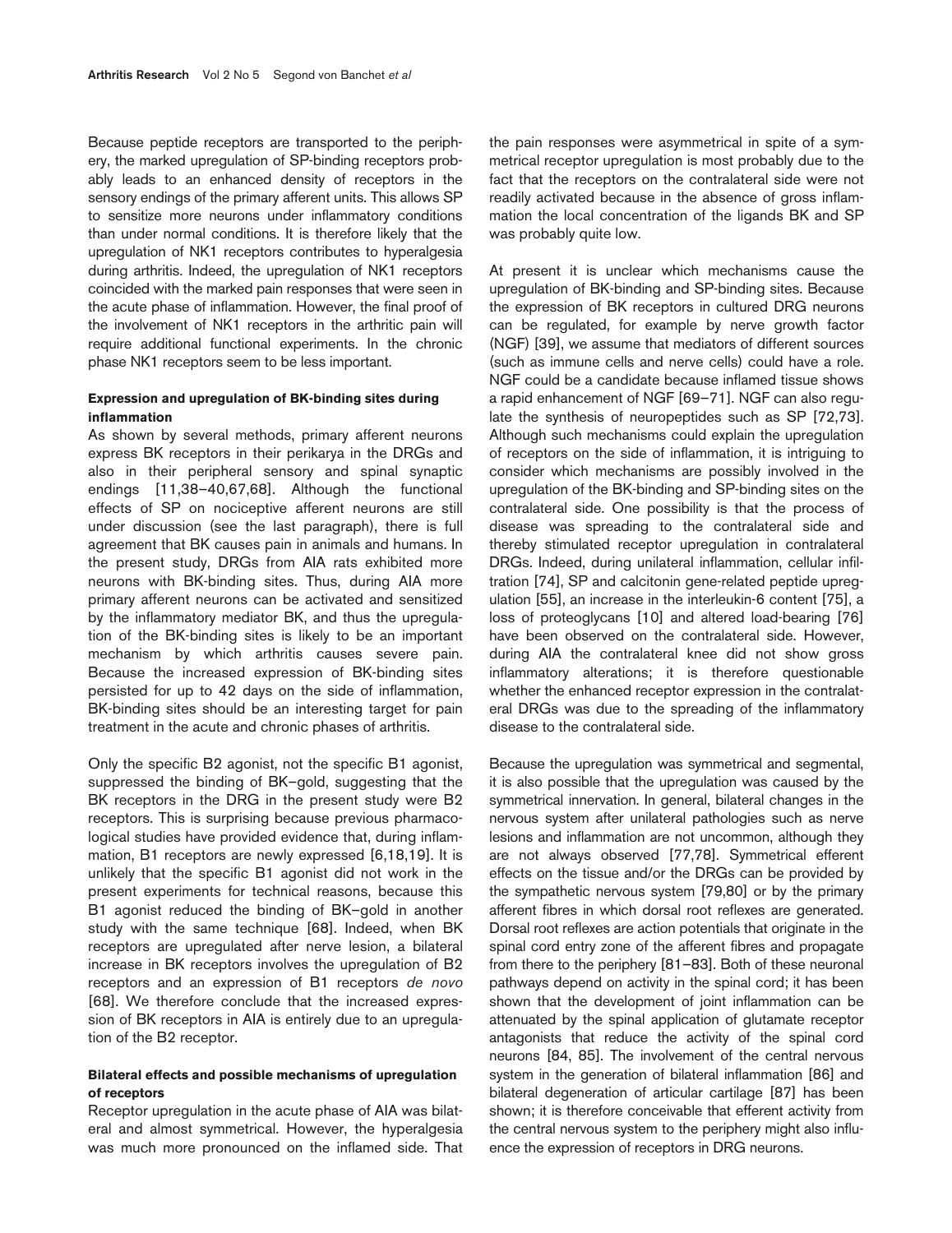#### **Acknowledgements**

R Bräuer and PK Petrow were supported by grants from the German Ministry of Education and Research (FKZ 01ZZ 9602). We thank Dr R Vollandt (Institut für Medizinische Statistik, Informatik und Dokumentation, University of Jena) for performing the statistical evaluation, and Mrs H Kümpel and Mrs H Börner for excellent technical assistance. This work was supported by the Deutsche Forschungsgemeinschaft (Scha 404/9-2).

#### **References**

- 1. Dray A: **Tasting the inflammatory soup: the role of peripheral neurones.** *Pain Rev* 1994, **1**:153–171.
- 2. Dubner R, Ruda MA: **Activity-dependent neuronal plasticity following tissue injury and inflammation.** *Trends Neurosci* 1992, **15**:96– 103.
- 3. Mense S: **Nociception from skeletal muscle in relation to clinical muscle pain.** *Pain* 1993, **54**:241–289.
- 4. Millan M: **The induction of pain: an integrative review.** *Prog Neurobiol* 1999, **57**:1–164.
- 5. Schaible H-G, Grubb BD: **Afferent and spinal mechanisms of joint pain.** *Pain* 1993, **55**:5–54.
- 6. Dray A, Perkins M: **Bradykinin and inflammatory pain.** *Trends Neurosci* 1993, **16**:99–104.
- 7. Buchner E, Bräuer R, Emmrich F, Kinne RW: **Induction of flare-up reactions in rat antigen-induced arthritis.** *J Autoimmun* 1995, **8**:61– 74.
- 8. Dumonde DC, Glynn LE: **The production of arthritis in rabbits by an immunological reaction to fibrin.** *Br J Exp Pathol* 1962, **43**:373– 383.
- 9. Griffith RJ: **Characterisation and pharmacological sensitivity of antigen arthritis induced by methylated bovine serum albumin in the rat.** *Agents Actions* 1992, **35**:88–95.
- 10. Meyer P, Burkhardt H, Palombo-Kinne E, Gründer W, Bräuer R, Stiller KJ, Kalden JR, Becker W, Kinne RW: **123I-antileukoproteinase scintigraphy reveals microscopic cartilage alterations in the contralateral knee joint of rats with 'monarticular' antigen-induced arthritis.** *Arthritis Rheum* 2000, **43**:298–310.
- 11. Steranka LR, Manning DC, DeHaas CJ, Ferkany JW, Borosky SA, Connor JR, Vavrek RJ, Stewart JM, Snyder SH: **Bradykinin as a pain mediator: receptors are localized to sensory neurons, and antagonists have analgesic action.** *Proc Natl Acad Sci USA* 1988, **85**: 3245–3249.
- 12. Kanaka R, Schaible H-G, Schmidt RF: **Activation of articular afferent units by bradykinin.** *Brain Res* 1985, **327**:81–90.
- 13. Neugebauer V, Schaible H-G, Schmidt RF: **Sensitization of articular afferents to mechanical stimuli by bradykinin.** *Eur J Physiol* 1989, **415**:330–335.
- 14. Di Rosa M, Giroud JP, Willoughby DA: **Studies of the mediators of the acute inflammatory response induced in rats in different sites by carrageenan and turpentine.** *J Pathol* 1971, **104**:15–29.
- 15. Hendersen B, Pettipher ER, Higgs GA: **Mediators of rheumatoid arthritis.** *Br Med Bull* 1987, **43**:415–428.
- 16. Melmom KL, Webster ME, Godlfinger SE, Seegmiller JE: **The presence of a kinin in inflammatory synovial effusion from arhritides of varying etiologies.** *Arthritis Rheum* 1967, **10**:13–20.
- 17. Regoli D: **Kinins.** *Br Med Bull* 1987, **43**:270–284.
- 18. Davis AJ, Perkins MN: **Induction of B1 receptors in vivo in a model of persistent inflammatory mechanical hyperalgesia in the rat.** *Neuropharmacology* 1994, **33**:127–133.
- 19. Perkins MN, Campbell E, Dray A: **Antinociceptive activity of the bradykinin B1 and B2 receptor antagonists, des-Arg9, [Leu8]-BK and HOE 140, in two models of persistent hyperalgesia in the rat.** *Pain* 1993, **53**:191–197.
- 20. Hökfelt T: **Neuropeptides in perspective: the last ten years.** *Neuron* 1991, **7**:867–879.
- 21. Willis WD, Coggeshall RE: *Sensory Mechanisms of the Spinal Cord*, edn 2. New York: Plenum Press; 1991.
- 22. Lawson SN, Crepps BA, Perl ER: **Relationship of substance P to afferent characteristics of dorsal root ganglion neurones in guinea-pig.** *J Physiol* 1997, **505**:177–191.
- 23. Holzer P: **Local effector functions of capsaicin-sensitive sensory nerve endings: involvement of tachykinins, calcitonin gene-related peptide and other neuropeptides.** *Neuroscience* 1988, **24**: 739–768.
- 24. Lam FY, Ferrell WR: **Specific neurokinin receptors mediate plasma extravasation in the rat knee joint.** *Br J Pharmacol* 1991, **103**: 1263–1267.
- 25. Levine JD, Clark R, Devor M, Helms C, Moskowitz MA, Basbaum AI: **Intraneuronal substance P contributes to the severity of experimental arthritis.** *Science* 1984, **226**:547–549.
- 26. Mantyh PW, DeMaster E, Malhotra A, Ghilardi JR, Rogers SD, Mantyh CR, Liu H, Basbaum AI, Vigna SR, Maggio JE, Simone DA: **Receptor endocytosis and dendritic reshaping in spinal neurons after somatosensory stimulation.** *Science* 1995, **268**:1629–1632.
- 27. Neugebauer V, Schaible H-G, Weiretter F, Freudenberger U: **The involvement of substance P and neurokinin-1 receptors in the responses of rat dorsal horn neurons to noxious but not to innocuous mechanical stimuli applied to the knee joint.** *Brain Res* 1994, **666**:207–215.
- 28. Neugebauer V, Weiretter F, Schaible H-G: **The involvement of substance P and neurokinin-1 receptors in the hyperexcitability of dorsal horn neurons during development of acute arthritis in rat's knee joint.** *J Neurophysiol* 1995, **73**:1574–1583.
- 29. Thompson SWN, Dray A, Urban L: **Injury-induced plasticity of spinal reflex activity: NK1 neurokinin receptor activation and enhanced A- and C-fiber mediated responses in the rat spinal cord** *in vitro***.** *J Neurosci* 1994, **14**:3672–3687.
- 30. Andoh T, Nagaswa T, Kuraishi Y: **Expression of tachykinin NK-1 receptor mRNA in dorsal root ganglia of the mouse.** *Mol Brain Res* 1996, **35**:329–332.
- 31. Carlton SM, Zhou S, Coggeshall RE: **Localization and activation of substance P receptors in unmyelinated axons of rat glabrous skin.** *Brain Res* 1996, **734**:103–108.
- 32. Hu H-Z, Li Z-W, Si J-Q: **Evidence for the existence of substance P autoreceptors in the membrane of rat dorsal root ganglion neurons.** *Neuroscience* 1997, **77**:535–541.
- 33. Segond von Banchet G, Petersen M, Schaible H-G: **Expression of neurokinin 1 receptors on cultured dorsal root ganglion neurons form the adult rat.** *Neuroscience* 1999, **90**:677–684.
- 34. Heppelmann B, Pawlak M: **Sensitisation of articular afferents in normal and inflamed knee joints by substance P in the rat.** *Neurosci Lett* 1997, **223**:97–100.
- 35. Kessler W, Kirchhoff C, Reeh PW, Handwerker HO: **Excitation of cutaneous afferent nerve endings in vitro by a combination of inflammatory mediators and conditioning effect of substance P.** *Exp Brain Res* 1992, **91**:467–476.
- 36. Cohen RH, Perl ER: **Contributions of arachidonic acid derivatives and substance P to the sensitization of cutaneous nociceptors.** *J Neurophysiol* 1990, **64**:457–464.
- 37. Kumazawa T, Mizumura K: **Effects of synthetic substance P on unit discharges of testicular nociceptors of dogs.** *Brain Res* 1979, **170**: 553–557.
- 38. Petersen M, Eckert AS, Segond von Banchet G, Heppelmann B, Klusch A, Kniffki KD: **Plasticity in the expression of bradykinin binding sites in sensory neurons after mechanical nerve injury.** *Neuroscience* 1998, **83**:949–959.
- 39. Petersen M, Segond von Banchet G, Heppelmann B, Koltzenburg M: **Nerve growth factor regulates the expression of bradykinin binding sites on adult sensory neurons via the neurotrophin receptor p75.** *Neuroscience* 1998, **83**:161–168.
- 40. Segond von Banchet G, Petersen M, Heppelmann B: **Bradykinin receptors at cultured rat dorsal root ganglion cells: influence of length of time in culture.** *Neuroscience* 1996, **75**:1211–1218.
- 41. Horn M, Vollandt R: *Multiple Tests und Auswahlverfahren*. Stuttgart: Gustav Fischer Verlag; 1995.
- 42. Cesare P, Moriondo A, Vellani V, McNaughton PA: **Ion channels gated by heat.** *Proc Natl Acad Sci USA* 1999, **96**:7658–7663.
- 43 Waxman SG, Dib-Hajj S, Cummins DR, Black JA: **Sodium channels and pain.** *Proc Natl Acad Sci USA* 1999; **96**:7635–7639.
- 44. Gold MS, Dastmalchi S, Levine JD: **Co-expression of nociceptor properties in dorsal root ganglion neurons from the adult rat in vitro.** *Neuroscience* 1996, **71**:265–275.
- 45. Gold MS, Reichling DB, Shuster MJ, Levine JD: **Hyperalgesic agents increase a tetrodotoxin-resistant Na+ current in nociceptors.** *Proc Natl Acad Sci USA* 1996, **93**:1108–1112.
- 46. Kress M, Reeh P, Vyklicky L: **An interaction of inflammatory mediators and protons in small diameter dorsal root ganglion neurons of the rat.** *Neurosci Lett* 1997, **224**:37–40.
- 47. Vyklicky L, Knotkova-Urbancova H, Vitaskova Z, Vlachova V, Kress M, Reeh PW: **Inflammatory mediators at acidic pH activate capsaicin receptors in cultured sensory neurons from newborn rats.** *J Neurophysiol* 1998, **79**:670–676.
- 48. Hingtgen CM, Vasko MR: **Prostacyclin enhances the evokedrelease of substance P and calcitonin gene-related peptide from rat sensory neurons.** *Brain Res* 1994, **655**:51–60.